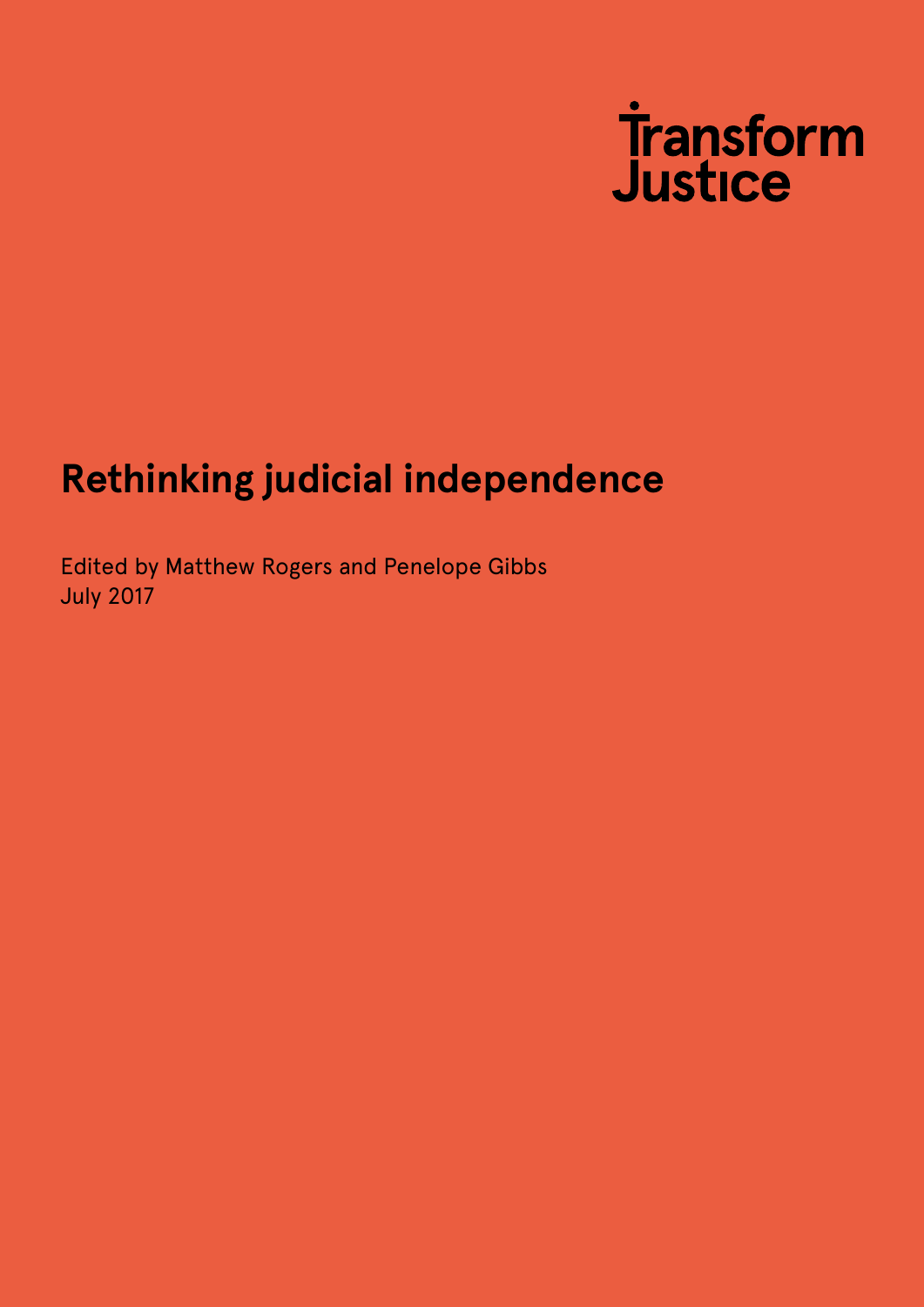### **About Transform Justice**

# **About Penelope Gibbs**

# **About Matthew Rogers**

# **Contact**

Transform Justice is a national charity campaigning for a fairer, more humane, more open and effective campaign. Penelope Gibbs set up the charity in 2012 to help create a better justice system in the UK. Transform Justice promotes change through generating research and evidence to show how the system could be improved, and by persuading practitioners and politicians to make those changes.

The research and production of this report has been kindly supported by the Hadley Trust.

Penelope Gibbs worked as a radio producer at the BBC before being inspired to move into the voluntary sector. She set up the Voluntary Action Media Unit at TimeBank before she joined the Prison Reform Trust to run the Out of Trouble campaign to reduce child and youth imprisonment in the UK. Under her watch, the number of children in prison in the UK fell by a third. Penelope has also sat as a magistrate. She has been director of Transform Justice since its foundation.

Matthew Rogers is a reporter at Solicitors Journal. He also works as a freelance legal writer, editor and researcher. Matthew wants to improve the generation and application of research in the criminal and family justice systems.

**For further information contact:**

**Penelope Gibbs** Director

**Transform Justice** 43 Lawford Road London NW5 2LG

penelope@transformjustice.org.uk www.transformjustice.org.uk Registered charity number 1150989 Company number 08031781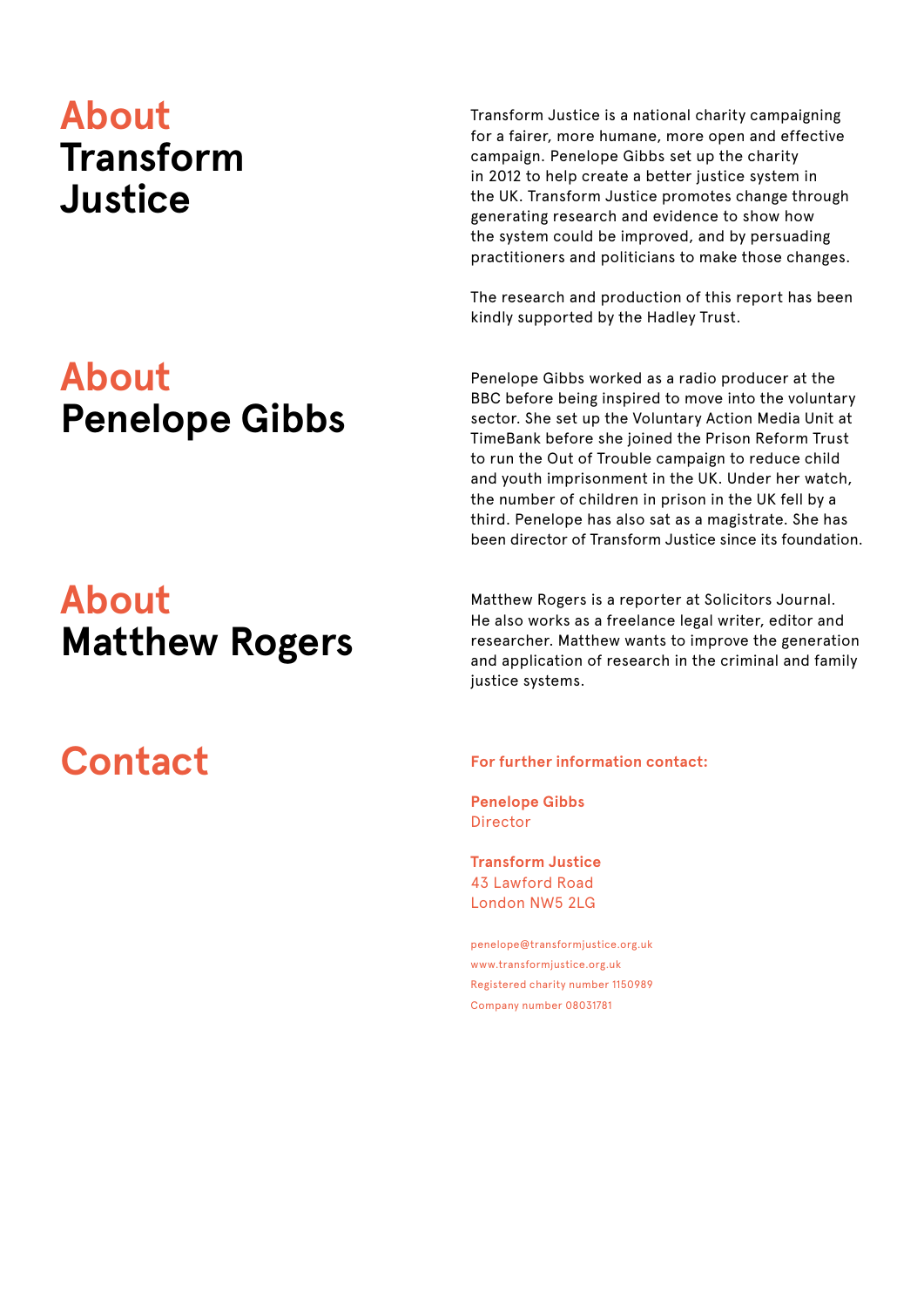# Acknowledgements I wish to express my thanks to all of the authors

who contributed to this report for providing their time and expertise.

Sir Alan Moses, chairman of Independent Press Standards Organisation (IPSO) and a former Lord Justice of Appeal

Nicola Silverleaf, former magistrate

Bernard Hunter, former magistrate

Blair Gibbs, consultant and former senior policy advisor to the Lord Chancellor and justice secretary

Rob Allen, co-director, Justice and Prisons

Phil Bowen, director, Centre for Justice Innovation

Professor Graham Gee, professor of public law at University of Sheffield and editor of Judicial Power Project

Anonymous magistrate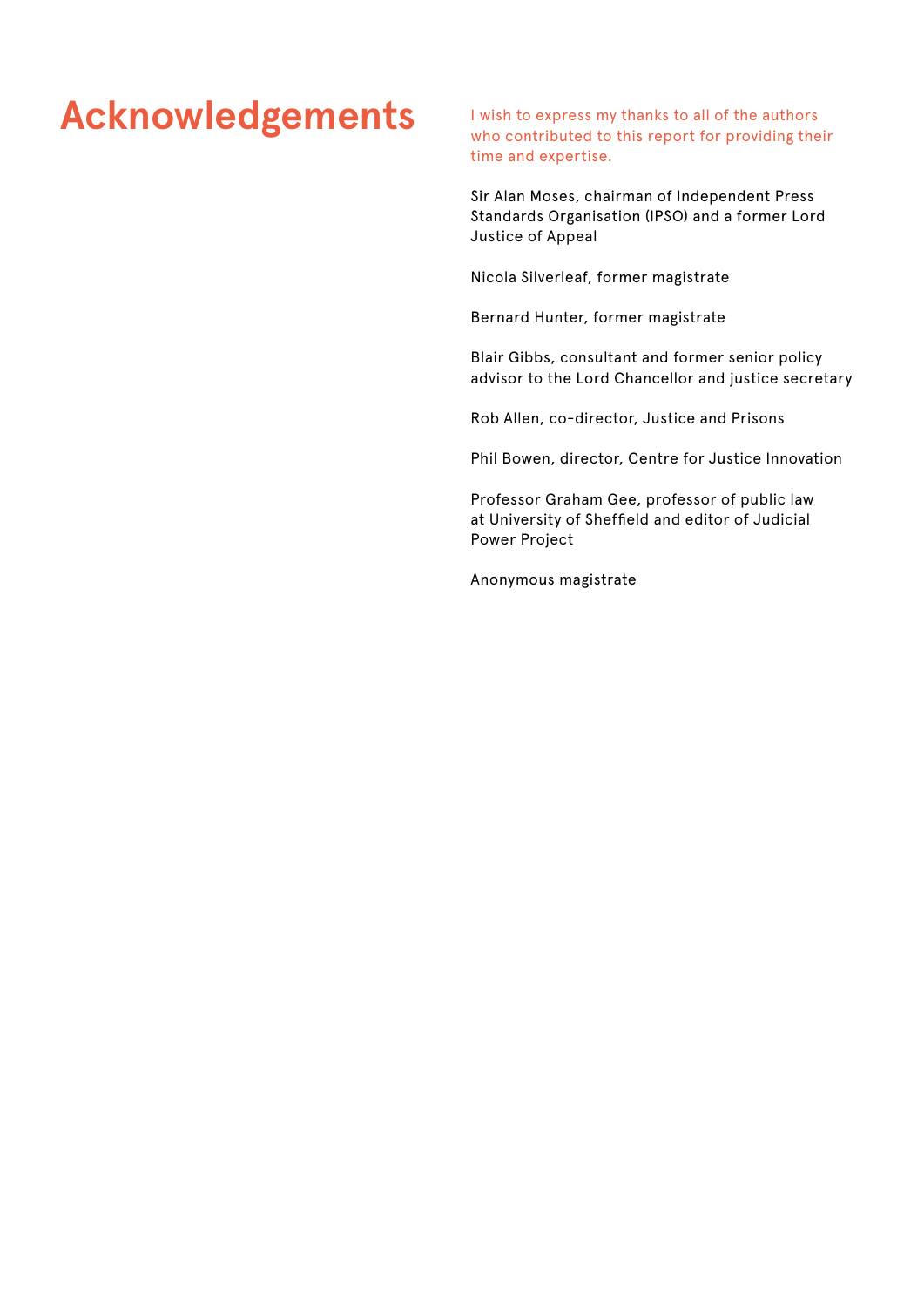### **Contents**  $\qquad \qquad$

- **Introduction** Sir Alan Moses
- 03 **Part I: Are magistrates second class citizens?**
- 04 Are magistrates less independent than paid judges? Penelope Gibbs
- 06 The magistracy and the 'uniformed' judiciary: double standards? Nicola Silverleaf
- 10 The slow strangling of the magistracy Anonymous magistrate
- 12 **Part II: Speaking out**
- 13 What does "unjudicial" mean? Bernard Hunter
- 15 Lessons to be learned: Paul Coleridge Rob Allen
- 18 A tale of two constitutional duties: Liz Truss, Lady Hale, and *Miller* Professor Graham Gee
- 22 **Part III: Regaining judicial independence**
- 23 How can the judiciary relate to communities again? Phil Bowen
- 26 Seeking judicial independence through greater diversity Penelope Gibbs and Matthew Rogers
- 28 Judges with budgets: the problem-solving court Blair Gibbs
- 32 **Conclusion and recommendations** Penelope Gibbs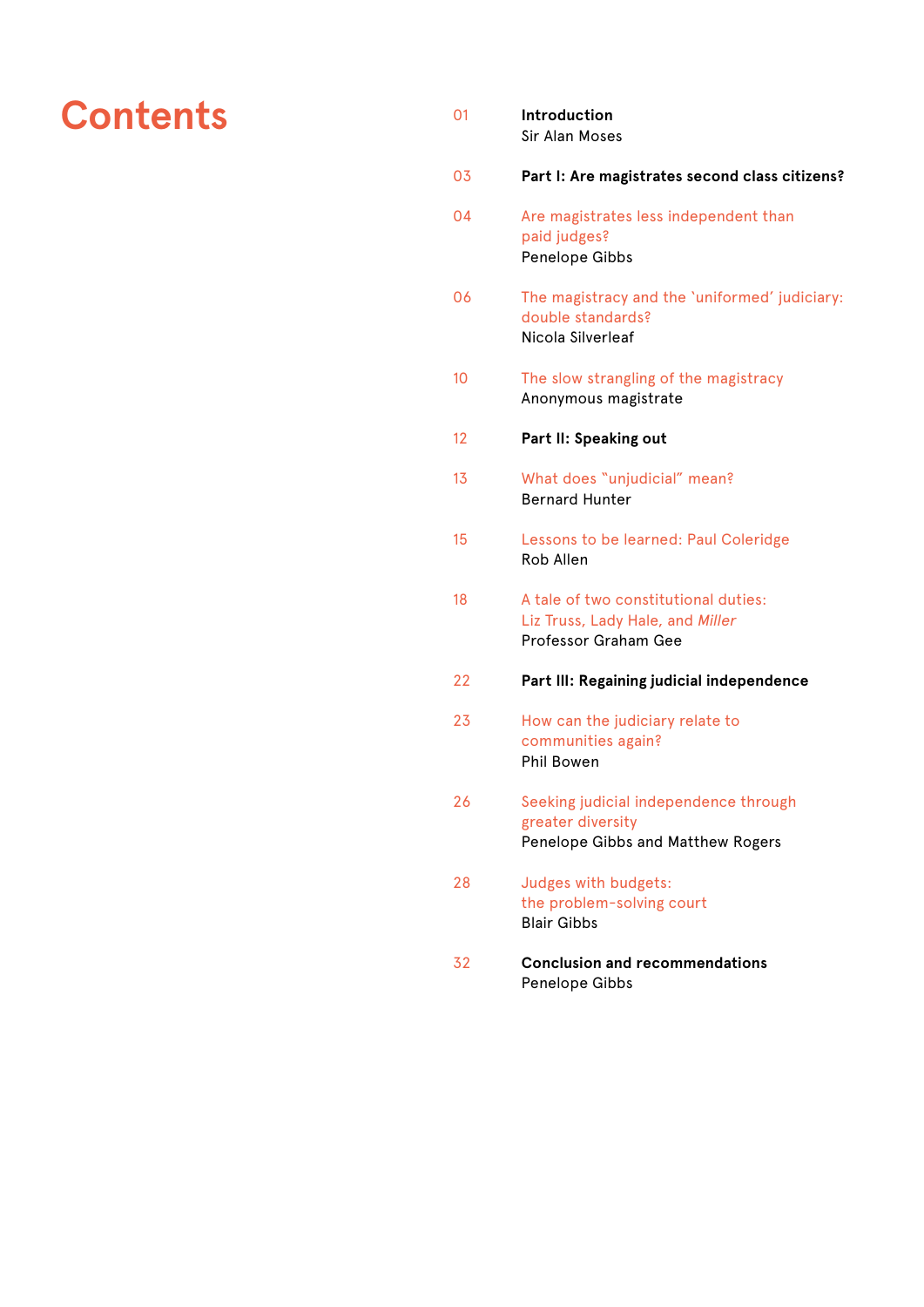# **Introduction**

Rt. Hon Sir Alan Moses

We need to think about a crucial and profound issue which affects us all: how may judicial independence be protected while judges learn to engage and participate in the communities in which they serve?

Few would question the need for the judiciary, from the magistrates' court up to the Supreme Court, to maintain respect for the judiciary and preserve its authority; without judicial authority, the rule of law cannot survive. But there are many, often conflicting, views as to how that may be achieved at every level. No one can doubt that the problems of engaging the community while maintaining independence are not confined to the highest level of judge, or to those who deal most directly with the community in which they live, such as the magistrates.

At every level, independence and authority cannot be maintained and improved merely by retreating behind a shell of silence and exclusivity. Society suffers, and so do the judges. This report shows that judicial independence cannot serve its master, the rule of law, unless it shows greater sensitivity to the modern demands and techniques of communication. The simple and traditional method of preserving independence and authority was for judges to do no more than maintain a total and, it was assumed, dignified, silence.

Reasoning and speaking through judgments, within the confines of a court, and in no other forum, was, we were all taught, the safest rule. This is enforced with far greater rigour at the magistracy level than among the higher judiciary, even to the extent of banning many of the useful and traditional means of engagement in the community, such as chairing a probation review panel or participation in a community justice panel. Yet there is a danger of inflexible rules, applied with too little thought of what we want from our judges at every level.

Of course we need reasoned and reasonable decisions from those with the authority they earn from their independence. But we also need to understand how judges work, and discuss and develop the extent to which they can and are willing to engage with the community. They can, in a modern society, no longer command respect from mere deference.

Judges must be able to show they understand and are prepared to listen to the members of the community with whom they deal and whom they serve. The purpose of engagement is for both sides of the divide to learn from each other. Judges have as much to learn from engagement as the community. Society needs to think about judges, and what it needs and has a right to demand from them. But judges also need to consider how they might contribute with far greater subtlety to that understanding.

In the past, it was believed that the best way for judges to command respect and avoid ignorant criticism, and even abuse, was to maintain silence. Indeed, it remains a prevalent view that in return for an absence of criticism, the judges will keep their mouths shut. But is that any longer a bargain that serves the community? It is a bargain which is from time to time broken, noisily and provoking judicial outrage, as the article 50 case illustrated.

If judges contributed with greater vigour and clarity to an explanation of the issues involved and how the judiciary should approach them, then, at least if ignorant criticisms will not altogether be avoided, the ignorance of the criticism would be all the more apparent. The institution of the judiciary is surely, by now, of sufficient strength to withstand abuse while developing more modern and open channels of communication.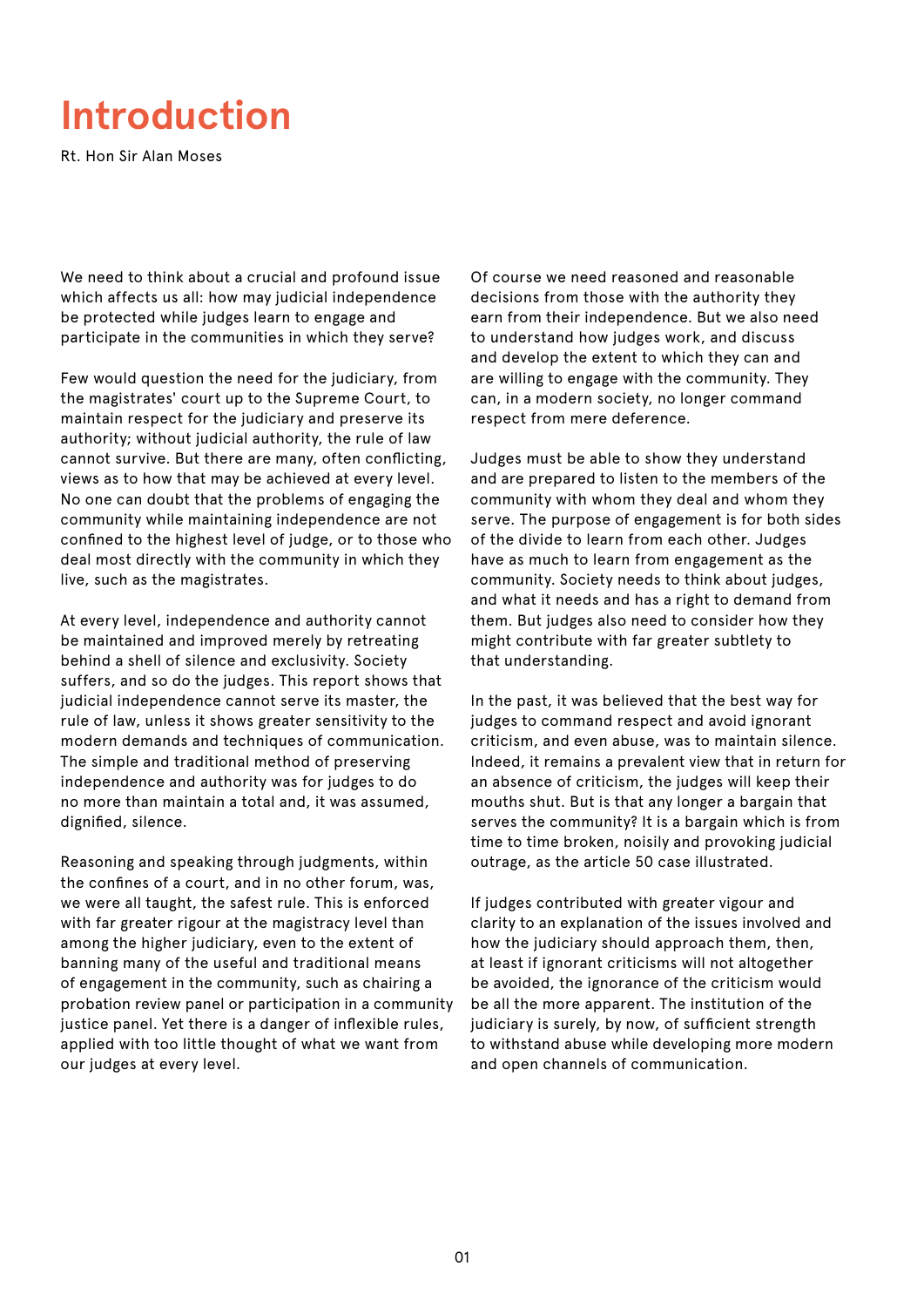This compilation of essays demonstrates the complexity and the significance of the problems of developing a relevant policy on judicial independence that meets the needs of a diverse and demanding community. They also meet a vital need to ensure that these issues are vigorously debated. In an age of misunderstanding, which flows from misinformation, I hope this report will provoke the development of the modern policy for which Penelope Gibbs and her colleagues are such powerful advocates.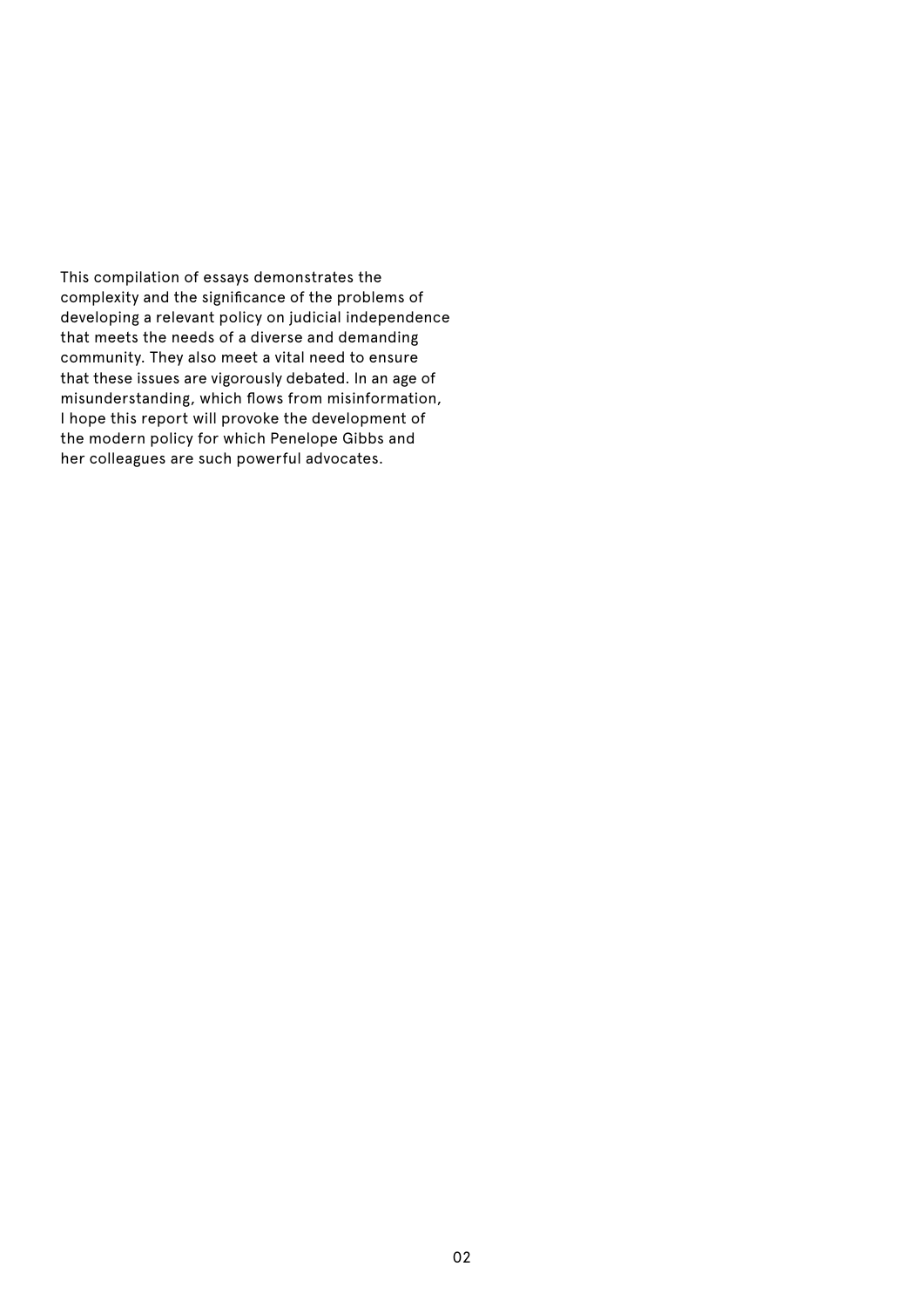# **Part I: Are magistrates second-class citizens?**

- 
- 
- -
	- -
		-
		-
		-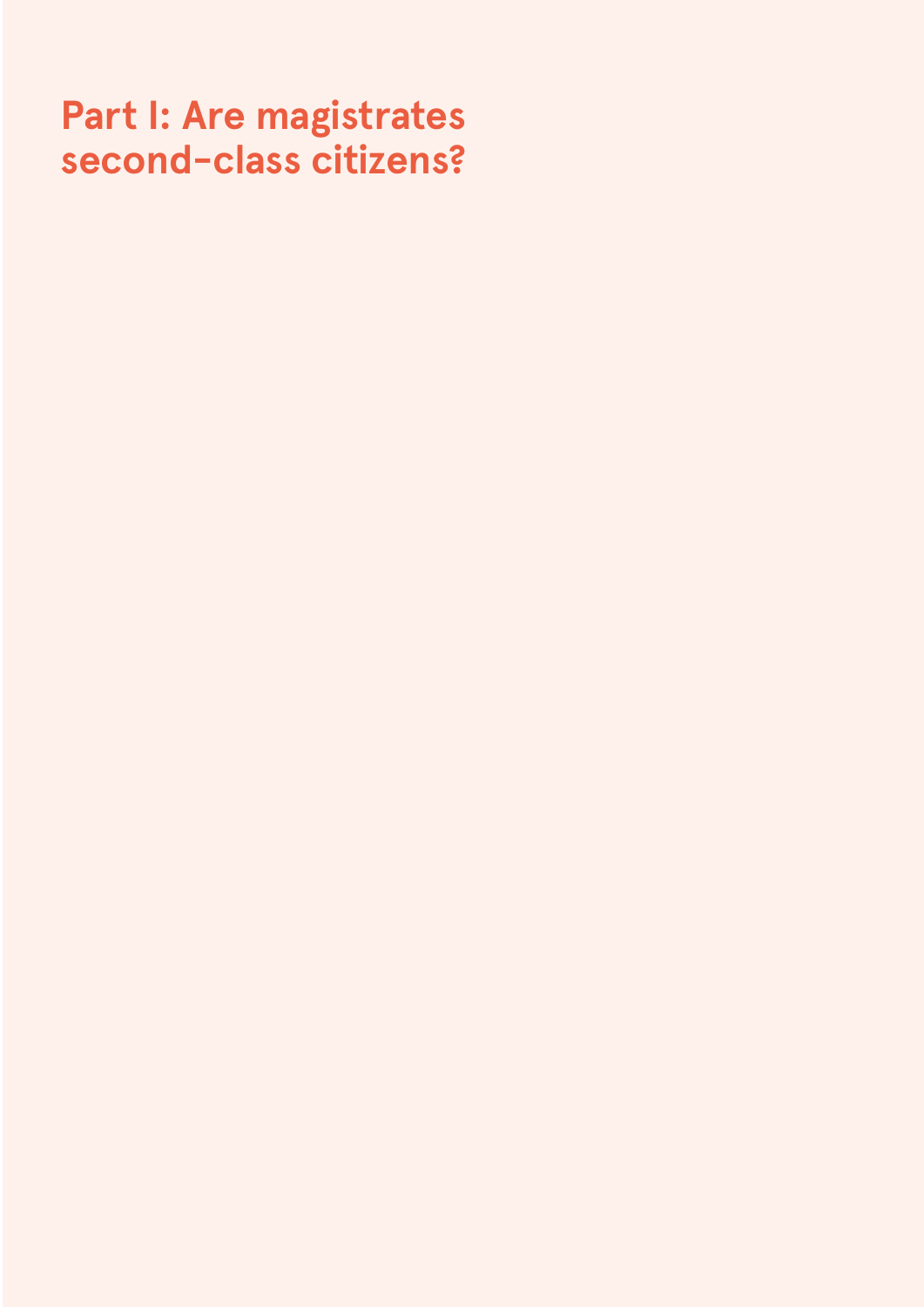# **Are magistrates less independent than paid judges?**

Penelope Gibbs

Magistrates used to be almost self-governing. They controlled the budgets of their court, the employment of court staff, the recruitment of new magistrates, and the disciplining of peers.<sup>01</sup> Now, they no longer have control over any of these, and are arguably less independent than the paid judiciary. Paid judges may be less inclined to break the (unwritten) rules on judicial independence, but magistrates are more constrained in what they can say and do inside and outside the courtroom – and by the disciplinary process that will await them if they fall below the required standards of judicial conduct.

#### **Discipline**

All judges are subject to the *Guide to Judicial*  Conduct<sup>02</sup>, though this was not written with magistrates in mind. This is enforced by the Judicial Conduct Investigations Office (JCIO). Complaints about paid judges are referred for adjudication straight to the JCIO, which usually looks at cases on the papers, then publishes its judgment. Magistrates have two extra disciplinary overseers, the local advisory committee and the justices' clerk. Having heard the complaint, the advisory committee refers its decision up to the JCIO for confirmation.

A justices' clerk sits on an advisory committee disciplinary panel as a note taker. The panel is technically independent but those who have been through the process say the clerk has a strong influence on the case at every stage, which can make the process seem unfair and non-transparent.<sup>03</sup> The clerk (a civil servant) also advises the bench chairman and individual magistrates informally on what they can and can't do - advice some feel is overcautious.

#### **Speaking out**

Paid judges who are not in very senior positions seldom speak directly to the media. However, they use comments in court to convey messages to the wider world, notably about the constraints of sentencing. They are not forbidden from speaking directly to the media, and can refer to the principles of conduct for guidance. Magistrates frequently want to engage with the press, for instance, by contributing to a local newspaper article or writing a letter to a national newspaper. They are nearly always dissuaded from doing so, though, either by their clerk or by their bench chair. When magistrates do interact with the press without permission, they get into big trouble.<sup>04</sup>

#### **Engagement with criminal justice agencies**

Magistrates have gradually been stopped from participating in forums where local criminal justice matters are discussed. They used to be on local probation boards and sat on community safety partnerships (CSPs), but the former no longer exists and magistrates were banned from the latter in 2012. They might wish to participate in a local criminal justice board (LCJB), but again they cannot. However, each LCJB has a circuit judge from the local area as a point of liaison. The judge is independent of the board itself but receives all of the minutes and is encouraged to attend the meetings, especially when issues relating to the judiciary arise.

**<sup>01</sup> http://transformjustice.org.uk/main/wp-content/uploads/2013/05/Managing\_magistrates\_courts.pdf**

**<sup>02</sup> https://www.judiciary.gov.uk/wp-content/uploads/2010/02/guidance-judicial-conduct-v2016-update.pdf** 

**<sup>03</sup> http://www.transformjustice.org.uk/is-the-magistrates-disciplinary-process-a-kangaroo-court/**

**<sup>04</sup> http://www.transformjustice.org.uk/where-is-the-line-which-judges-should-not-cross/**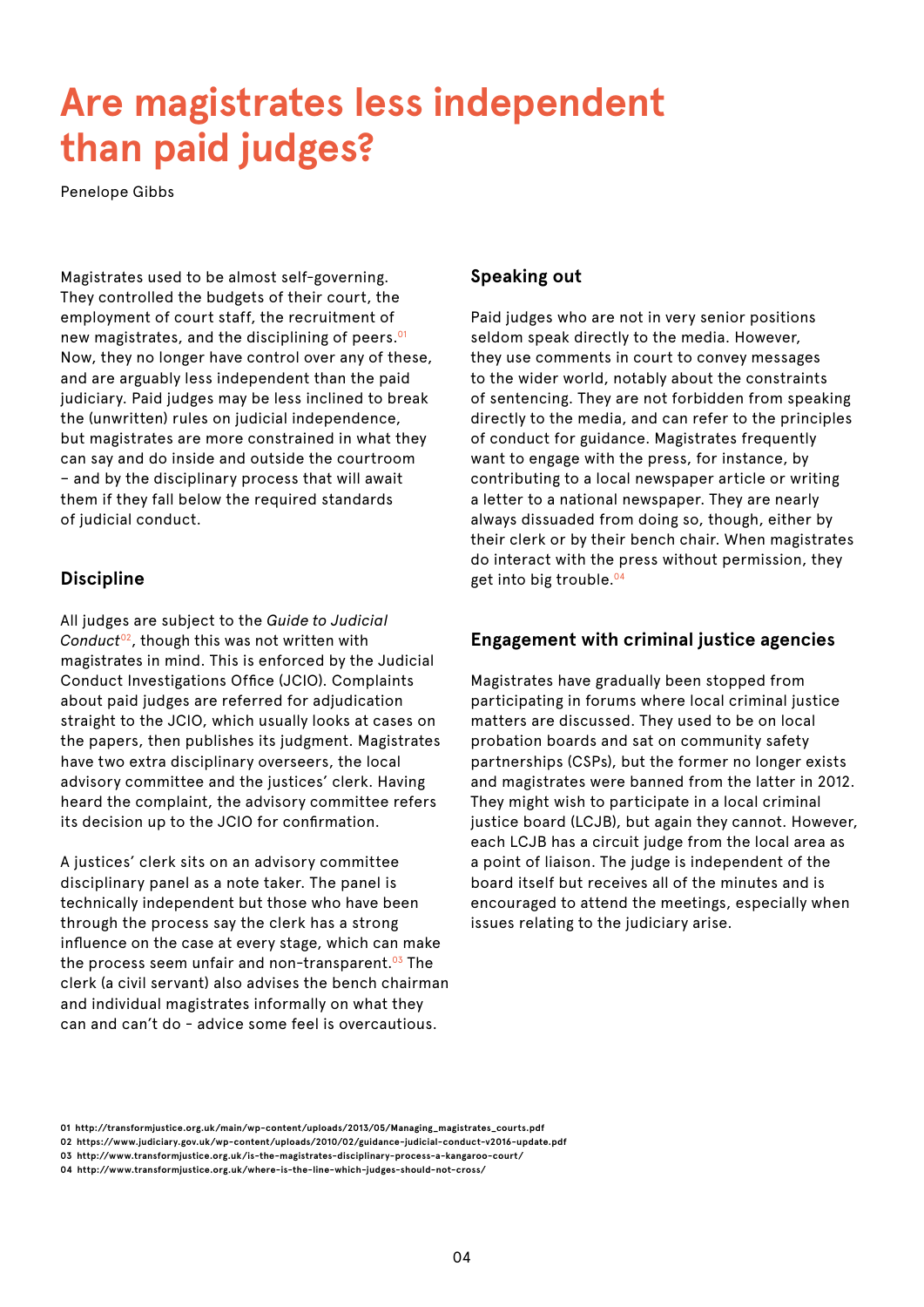#### **Associations**

Perhaps most absurdly of all, magistrates are banned from being married to particular people, while no such ban appears to apply to paid judges. A magistrate cannot be married to a bailiff, a police special constable, or a police and crime commissioner (PCC). They also cannot be independent custody visitors and may be restricted in their volunteering – if they work for the relationship support charity Relate or sit on an independent monitoring board, they may be forced to do so in a different area to their local bench area. None of these hard and fast rules apply to paid judges.

#### **Risky business**

Why do the rules, or the interpretation of the judicial conduct guide, appear to differ so much between magistrates and paid judges? One answer may be that, as the paid judiciary has gained greater management control over magistrates, they have used the judicial conduct principles as *rules* to police the behaviour of 'unruly' magistrates.<sup>05</sup> While paid judges generally do not put their heads above the parapet, and culturally are unlikely to transgress the guide's principles, magistrates have always been seen as more maverick and risky.

When the paid judiciary had no control over magistrates, they also had no responsibility for them. As they have gained responsibility (via the Constitional Reform Act 2005) and justices' clerks have become part of the civil service, both have imposed a more risk averse culture on magistrates. This problematic approach has contributed to low morale in the magistracy, and to a greater gulf between magistrates and the communities they serve.

**05 https://s3-eu-west-2.amazonaws.com/jcio-prod-storage-1xuw6pgd2b1rf/uploads/2015/12/Judicial\_Conduct\_Magistrates\_Rules\_2014.pdf**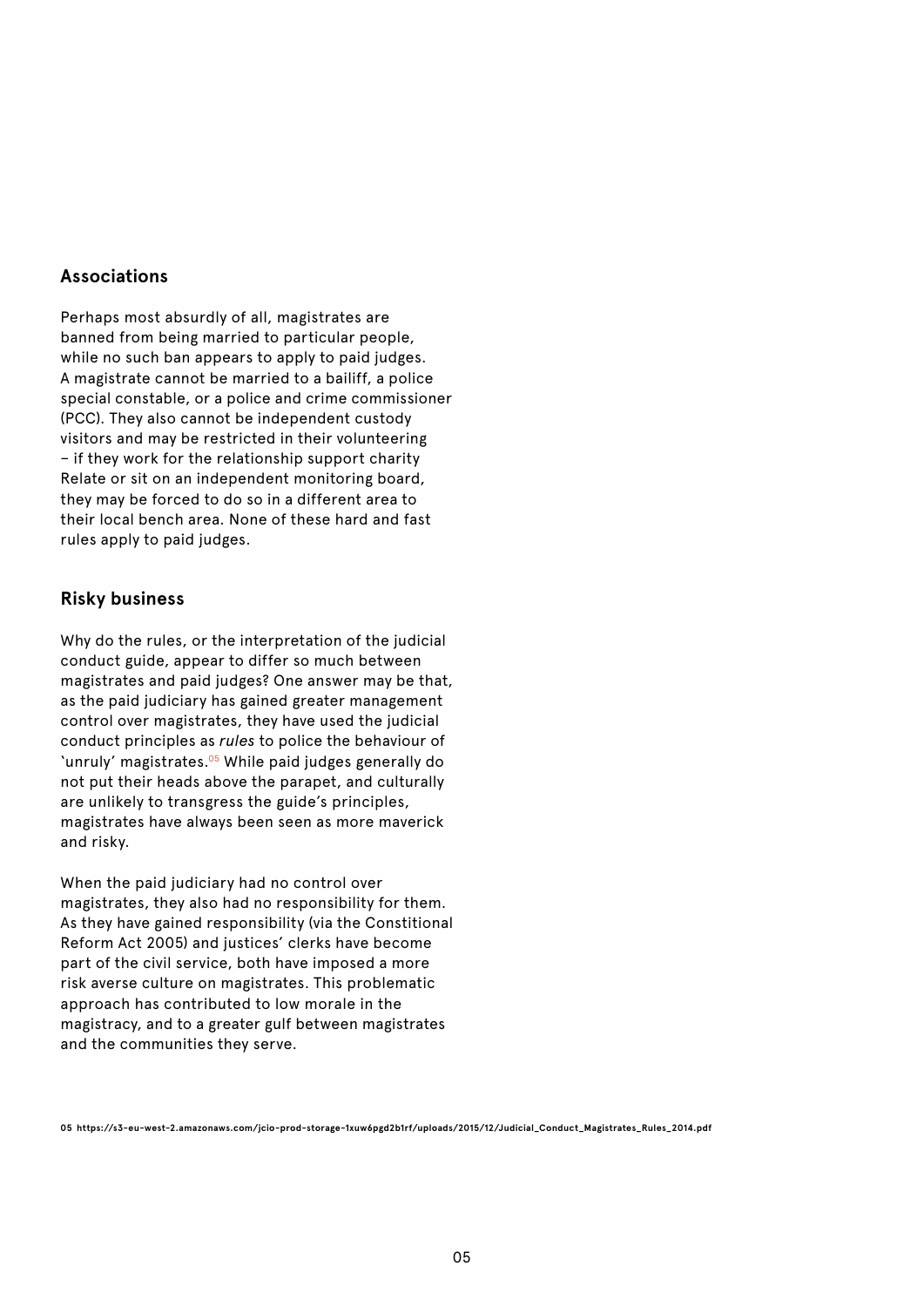# **The magistracy and the 'uniformed' judiciary: double standards?**

Nicola Silverleaf

Although arising from the same guidance, codes of practice have emerged that distance the magistracy from their local community for what could be considered damage limitation purposes rather than the demonstration of judicial independence. The result, at a time when the purpose of the magistracy in the 21st century is being reviewed, is a missed opportunity to re-engage with local justice.

#### **Setting the scene**

In 2017, there were 16,129 serving magistrates $06$ compared to around 30,000 in 2006<sup>07</sup>. These parttime unpaid volunteers are required to sit for at least 13 days, or 26 half-days, a year; they spend the rest of their time in the community. The onus is on the magistrate to represent the citizenry when in court, but to act as a member of the judiciary at all times.

Chapter three of the judicial conduct guide addresses impartiality, the issue that causes most difficulty to the magistracy and its advisers.<sup>08</sup>

- 3.1 A judge should strive to ensure that his or her conduct, both in and out of court, maintains and enhances the confidence of the public, the legal profession and litigants, in the impartiality of the judge and of the judiciary.
- 3.2 Because the judge's primary task and responsibility is to discharge the duties of office, it follows that a judge should, so far as is reasonable, avoid extra-judicial activities that are likely to cause the judge to have to refrain from sitting on a case because of a reasonable apprehension of bias or because of a conflict of interest that would arise from the activity.

During their initial training, magistrates are made aware of the guide and why it is important. Complaints brought against magistrates tend to be concerned with their conduct in an individual case, or with views being expressed more widely, which are deemed not compatible with the office. Those individuals who are subject to complaints for expressing their own views tend to be handed the ultimate sanction of being removed from the bench.

Judicial clerks interpret the rules for magistrates and advise the bench; they also monitor the activities of individual magistrates. They must contain and manage risk, especially of reputational damage to the bench as a whole. Resource constraints and an inherent aversion to risk make it likely that the clerks will advise against any activity that is peripherally connected with criminal justice. Due to the power and influence exercised by the clerks, their assessment of risk is likely to be accepted by the bench.

This approach has tended to discourage participation in social and fundraising events that benefit legal charities or bodies. The judicial conduct guidance states:

Social activities need to be assessed in the light of the judge's duty to maintain the dignity of the office and not to permit associations which may affect adversely the judge's ability to discharge his or her duties.

However, the following examples suggest a clear case of double standards:

Magistrates in one local justice area (LJA) were advised against participating in a quiz evening held by the family lawyers organisation Resolution by

**<sup>06</sup> https://www.judiciary.gov.uk/about-the-judiciary/who-are-the-judiciary/diversity/judicial-diversity-statistics-2017/** 

**<sup>07</sup> https://www.gov.uk/government/uploads/system/uploads/attachment\_data/file/243134/7273.pdf** 

**<sup>08</sup> Op.cit., n.2**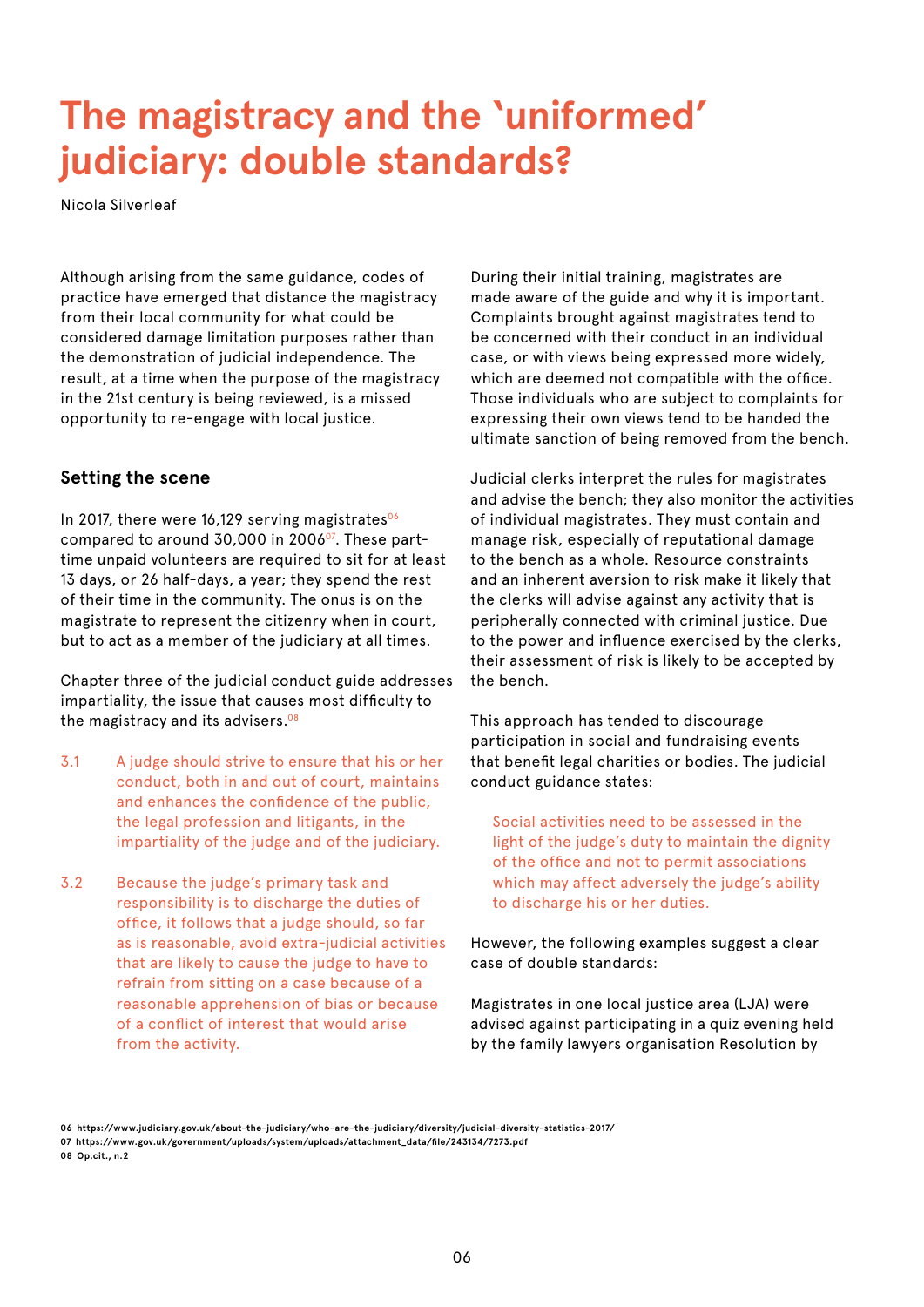two separate clerks, who said at the time:

I don't think it would be right for you to support it, there could easily be a perception of bias. I know this might seem harsh as the aims as stated on the [event's] website appear laudable.

At that particular event, all the participants were professional firms working in family law; the quiz master was a family judge and there were two full tables of family judges. Over the years it had become a matter of pride for the family circuit judges to beat the team from the local chambers.

None of those experienced and qualified people understood why magistrates were particularly vulnerable to suggestions of bias; it was suggested that the magistrates themselves had an exaggerated opinion of their own importance.

Further examples of recently 'banned' events include a sponsored walk to raise funds for local legal advice charities – attended and supported by the high sheriff and a serving high court judge – and a fundraising dinner where the keynote speaker was a family judge.

#### **The government's reform agenda**

The government's reform programme, *Transforming our justice system*09*,* has contributed to magistrates' disengagement from local justice. Two of its purposes are relevant to this argument: efficiency and standardisation.

The reforms are intended to make the criminal justice system more efficient by reducing costs and delays through automation, rationalising processes, and introducing digital working. These have included

mergers of LJAs and the consequent formation of larger benches – some of over 800 magistrates – covering much wider areas. The National Bench Chairmen's Forum (NBCF), funded by HM Courts & Tribunals Service (HMCTS), promotes communication between bench chairs and allows best practice to be shared.

The reforms are also designed to improve the consistency of sentencing across the country through introducing sentencing guidelines and centrally developed training to assist with structured decisionmaking. This has always been an ambition, and now software-based solutions make it cheaper and easier to achieve. They also de-risk the process and improve the perception of fairness, thereby reducing the likelihood of appeal.

Increasing digitalisation and the coalescence of LJAs have reduced the need for localisation from a Ministry of Justice (MoJ) perspective. For resource allocation purposes, it makes sense for justice to be dispensed from anywhere. Politics and administration are still local, however, and demographics and crime patterns differ. More responsibility is being devolved to local councils, so there needs to be a link between what local resident populations want and pay for, and the justice system's role in delivering it.

#### **The role of magistrates in local justice now**

Historically, when magistrates were appointed to a relatively small LJA on the basis of employment or residence, the link of an individual to the locality was clear. Tension has always existed between being local and remaining independent, but the risks have been mitigated by magistrates declaring an interest when they know the person(s) involved in a case. This is more of a problem for teachers and local tradesmen;

**09 https://consult.justice.gov.uk/digital-communications/transforming-our-courts-and-tribunals/supporting\_documents/consultationpaper.pdf**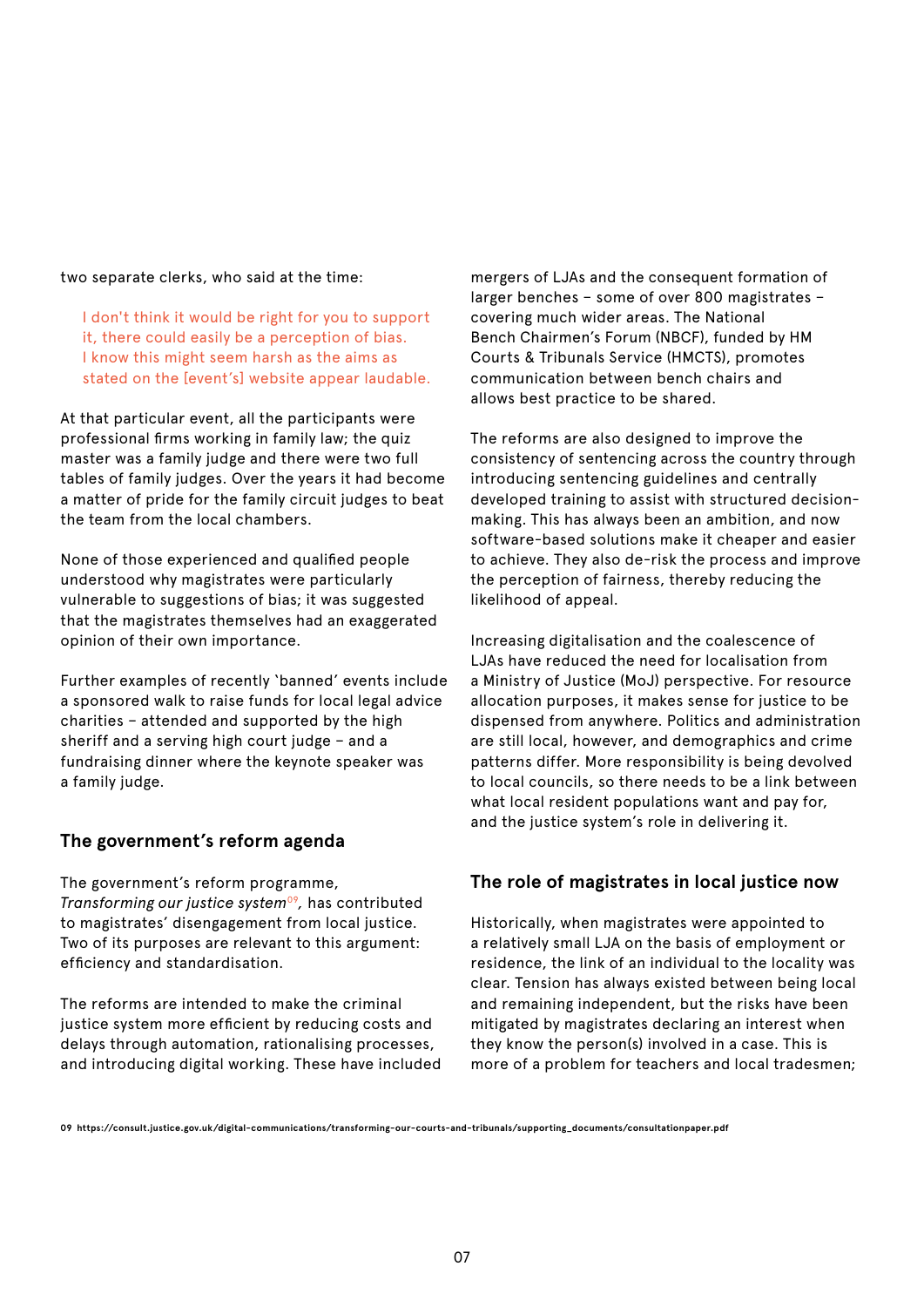some conflicted occupations such as police officer or local council employee are sensibly prohibited.

What doesn't make sense, however, is the removal of community links for reasons of risk assessment without replacing them with something that fulfils the same purpose, and in which magistrates can continue to engage. This is particularly pertinent given the possibility of abolishing LJAs in favour of a single justice area for the country, allowing magistrates to sit anywhere

So is 'local' now about society rather than individuals: understanding the prevalence of different types of crime, and the effect they have on a community?

Being active in a CSP could help, but magistrates are no longer permitted to be involved. CSPs are a statutory partnership of organisations that work together to create strategies to reduce crime and disorder in their local area. There are about 300 CSPs in England and 22 in Wales, each made up of representatives from the police, local authorities, fire and rescue authorities, the health service, and the probation service.<sup>10</sup> These 'responsible authorities' work together to protect their local communities from crime and to help people feel safer; they work out how to deal with local issues like anti-social behaviour, drug or alcohol misuse, and reoffending. CSPs also work with PCCs.

The CSP strategic plan identifies prevalent crimes, some of which may appear to be low-level but have a high nuisance value, and focusses resources on prevention. CSP-identified priorities at an individual case level can be communicated to the courts via a community impact statement prepared by the police. Such a statement has a number of possible uses, but it can support a charging decision and provide local context when sentencing decisions are made.

Attendance at a CSP would be a cheap and effective way to show that magistrates are interested in their local communities. Magistrates were actively encouraged to send a representative to the predecessor bodies, crime and disorder reduction partnerships (CDRPs), to act as a conduit for information to the bench, but some attended in a different capacity. Examples of their expertise included drug rehabilitation, and setting up a food bank to address food poverty and reduce acquisitive crime.

Magistrates are very often engaged citizens who carry out several roles in their communities, some of which predate their appointment. On retirement, many volunteer with local charities or other third sector organisations. Even if being a magistrate was not the reason for joining a CDRP or CSP at the time, any views expressed could be, and have demonstrably been, considered to represent the views of the magistracy. Alternatively, (perhaps because of the lack of a compelling argument against) the perception caused by their absence hasn't been that magistrates are keen to preserve their independence, but that they have become increasingly remote and out of touch with local needs.

An unintended consequence is likely to be disruption of the link between local crime reduction initiatives and the bench. For example, against the wishes of the city council, the local bench is no longer represented on the Cambridge City CSP upon advice given to the council leader from a presiding judge. This type of binary decision-making was on false pretences; although expressed in terms that suggests it was to protect the interests of an individual magistrate involved in trying a case, it actually reflected a lack of trust in the capacity of magistrates to behave appropriately when not under close scrutiny.

**<sup>10</sup> https://www.gov.uk/government/publications/2010-to-2015-government-policy-crime-prevention/2010-to-2015-government-policy-crime-prevention#appendix-4 community-safety-partnerships**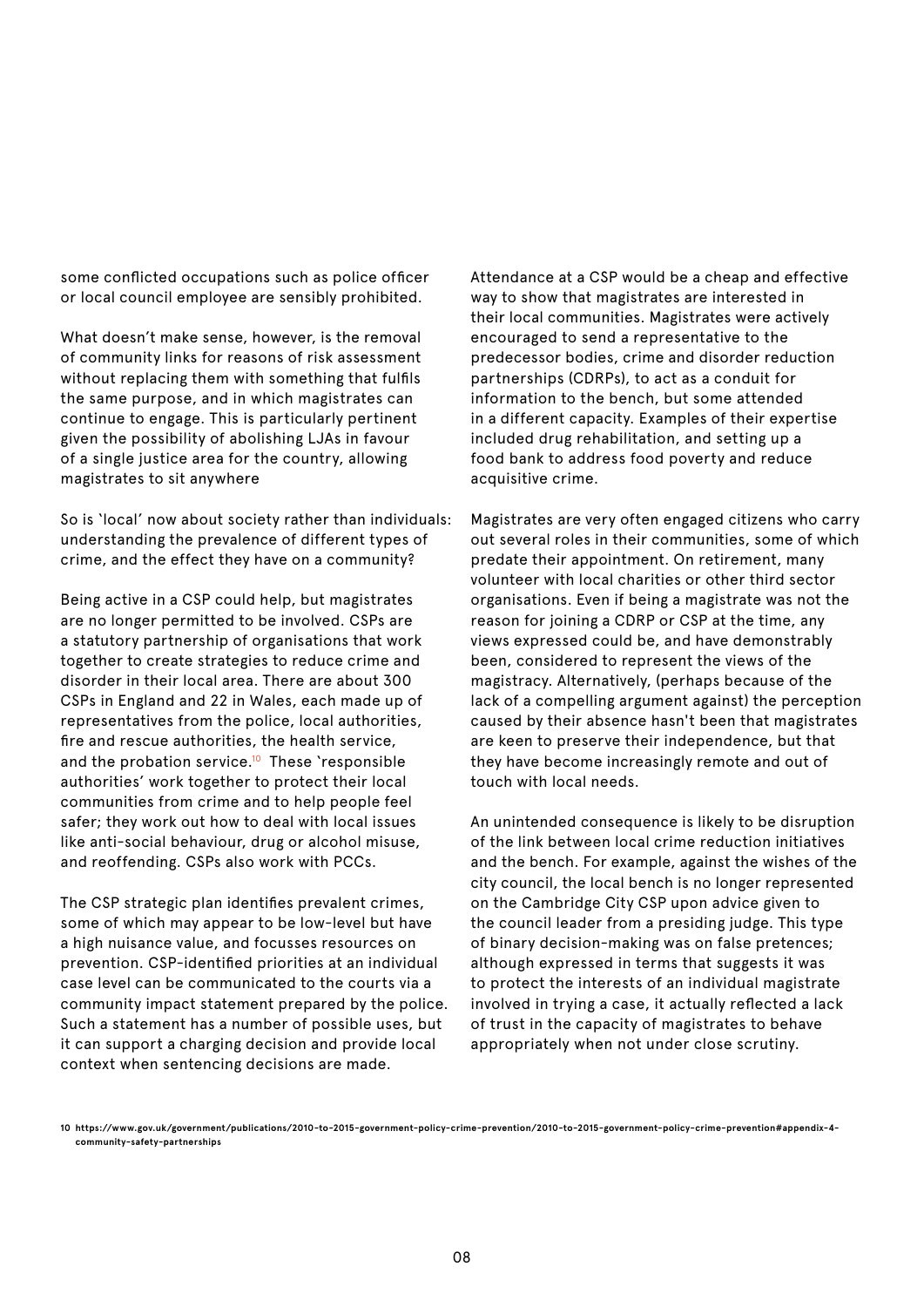At the time, a compromise was reached allowing the bench chair with a legal adviser as 'minder' to attend the annual strategy meeting of the CSP to hear the setting of priorities for the year ahead, but not to participate in proceedings. Now that the bench chair has changed, even this limited role has been allowed to lapse quietly; five local CSPs have been left feeling that the magistracy has no interest in local issues, yet still can't understand why.

#### **What is the direction of travel?**

There are signs that these existing and emerging dilemmas are being recognised. Giving oral evidence to the Commons justice select committee on the future of the magistracy in 2016 $11$ , the then chief magistrate, Howard Riddle, said, apropos the independence of magistrates:

We are looking at whether there is any justification for a difference between the rules for the magistracy and for the full-time professional judiciary. It is subtle.

Illustrating this subtlety, at the same committee session, the senior presiding judge and leader of the digital reform programme, Lord Justice Fulford, said:

At the moment, they can sit on or participate in a wide variety of different organisations, including crime prevention panels, the family mediation service, independent monitoring boards, local children's safeguarding boards, and the Parole Board – the list goes on and on.

But how many people would understand the difference between a CSP (from which magistrates are excluded) and a crime prevention panel, or be

able to identify the difference between Resolution and the family mediations service? Is this proposed distinction in the rules useless to the general public as an indicator of independence?

In conclusion, chapter 4.1 of the judicial conduct guide says:

As a general proposition, judges are entitled to exercise the rights and freedoms available to all citizens. While appointment to judicial office brings with it limitations on the private and public conduct of a judge, there is a public interest in judges participating, insofar as their office permits, in the life and affairs of the community.

The double standards for magistrates and judges cannot help to bring this about.

**11 http://www.parliament.uk/business/committees/committees-a-z/commons-select/justice-committee/news-parliament-20151/magistracy-evidence-16-17/**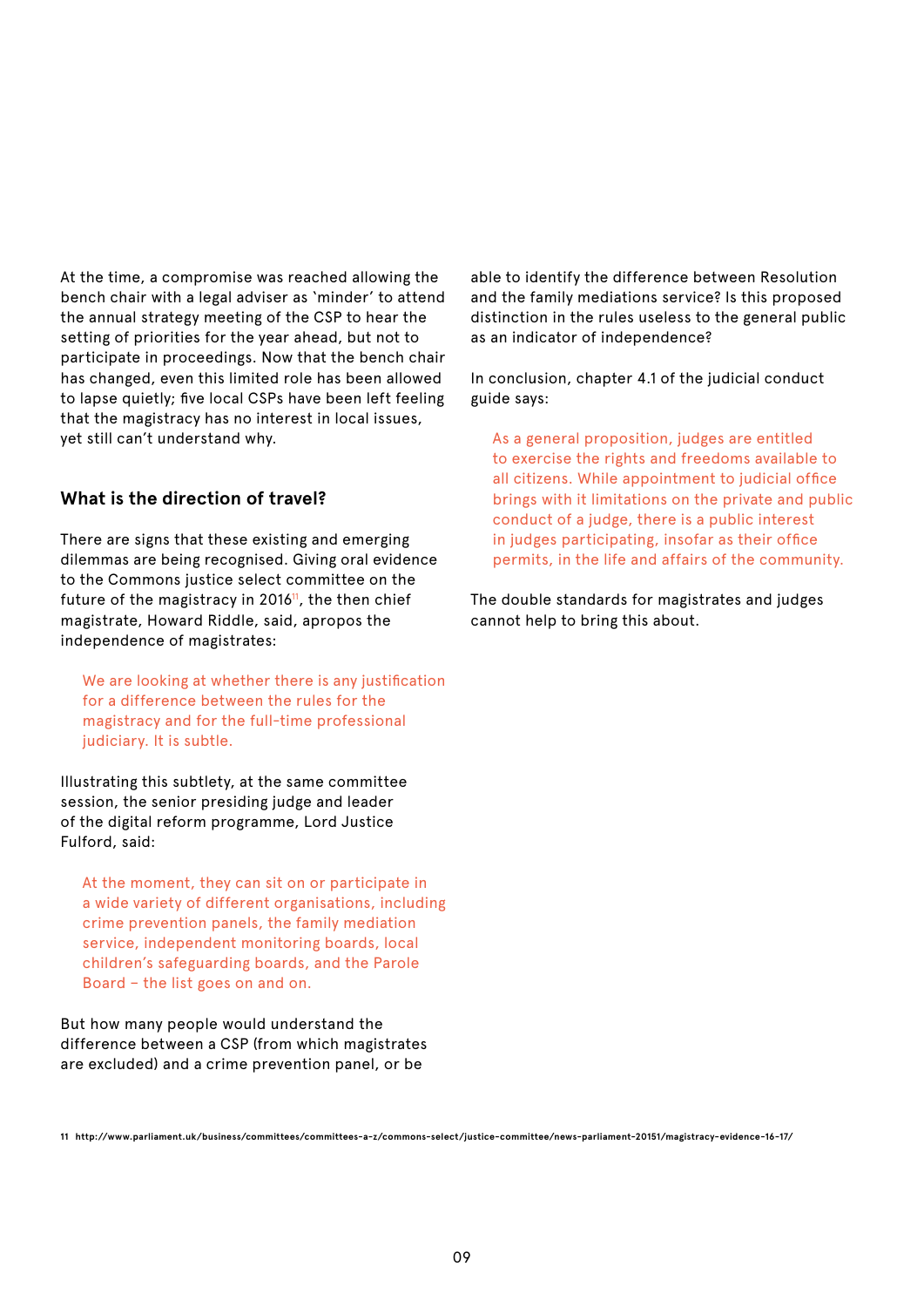# **The slow strangling of the magistracy**

Anonymous magistrate

Slowly the noose is being tightened around the magistracy; while not drawing its last breath, it is gasping for air. I analyse how this tightening is happening in order to further reduce magistrates' independence.

Magistrates should be appointed for their common sense but this approach has gone out of fashion when defining the ideal characteristics you are looking for when appointing magistrates. It has been replaced by a multitude of so-called competences such as commitment, sound judgement, and social reliability, all of which effectively mean common sense. The appointment process has become so complex and time consuming, that it discourages many people from applying such as those who are employed and/or from an ethnic minority.

A magistrate's main strength must be to make sensible decisions within the confines of the law. To achieve this, they must ensure they are a judge, but also an ordinary citizen by effectively representing the community they're from and understand. This is something the fee-paid judiciary can never do as part of their own 'judges circle' community.

Let me give you an example of a common sense decision. Imagine a 12-year-old boy who was appearing in a youth court charged with breaking a broom at the local care home where he lives. He did so in a fit of temper as a result of being punished for some minor misdemeanour. It was the third care home he had been placed in within three months and he had no previous convictions. The bench had previously experienced many other cases of this type coming from this particular care home. He was clearly a difficult lad but was he a criminal? The bench said the case should never have seen the light of day and his behaviour should have been dealt with by the care home and not brought to the court. They also

expressed the view that the care home should invest more money in dealing with the behavioural difficulties of vulnerable children. Their decision was an absolute discharge – they used their common sense.

But using this common sense, and expressing it openly, can sometimes bring you into conflict with the grey edges of the rules. When this happens, magistrates can be disciplined openly and/or the system is changed so that, if magistrates repeat the same action, they will break the rules in the future. For example, some magistrates started blogs but they became watered-down after the senior judiciary became concerned at the damaging impact they might have on the judiciary.

This leads me onto another example of magistrates being 'gagged'. Historically, when magistrates have left their role, they were given a presentation and made a farewell speech in open court in front of crown prosecutors, defence lawyers, probation officers, the public, and the press. Alas, this is no longer a regular occurrence. Civil servants stopped this because they did not want local people hearing what their representatives thought of the justice system. This farewell is now done behind closed doors and consequently nobody can come to listen.

The current discipline procedure appears designed to reduce our independence and does not work for two reasons. Firstly, the rules are too restrictive. I have often been critical of the prosecution and the defence, and thankfully local journalists have reported on my comments in the local newspaper. A magistrate has the power to say and do what they like within the confines of the court, provided they keep within the law. The care home case mentioned above was duly reported in the local paper, and the reporting led to a change in practice. But this was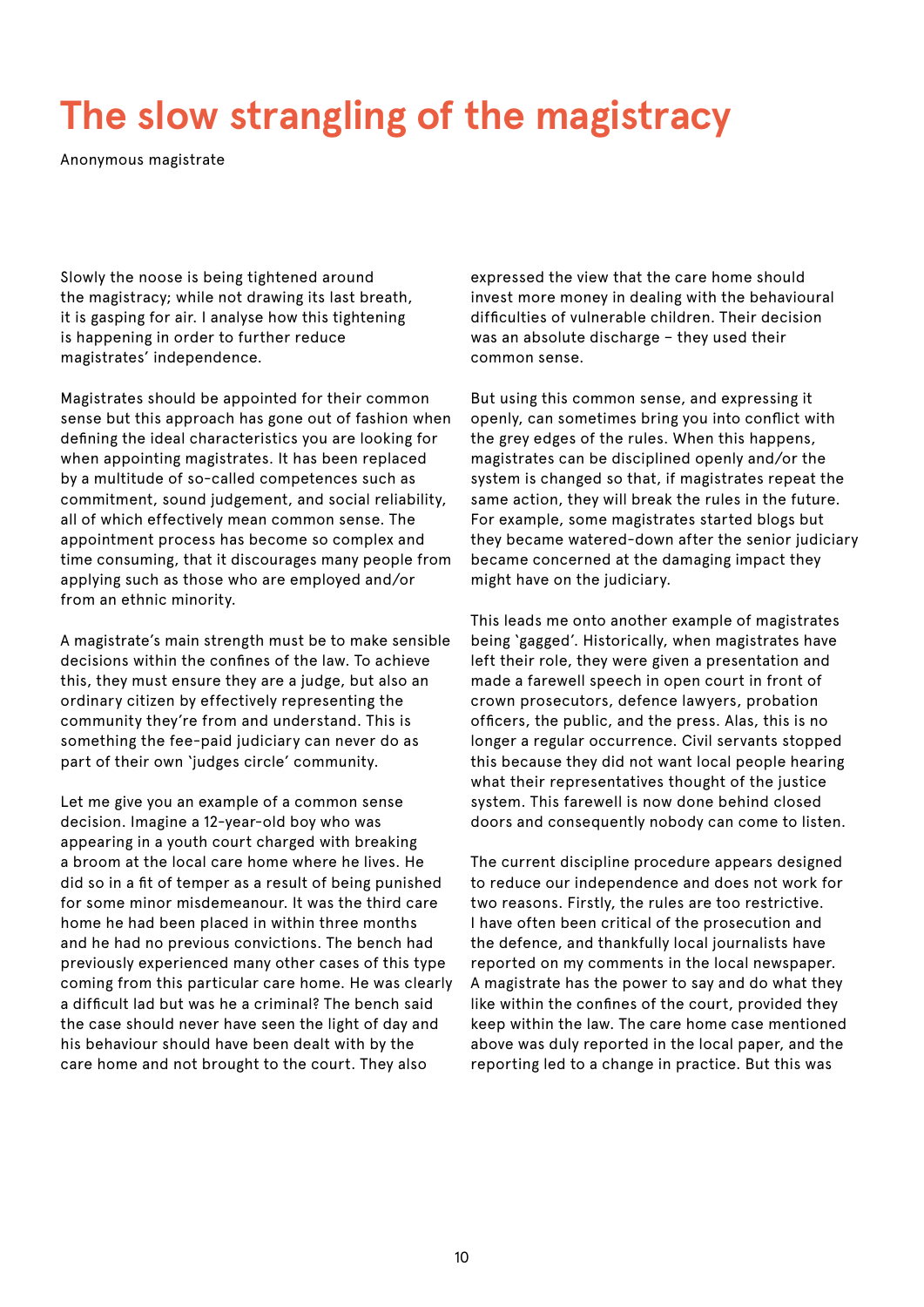some 15 years ago and now I would expect to be disciplined under some new rule – possibly the one about first clearing with the bench chairman anything you say in open court. Today, few reporters are in court and instead, understandably, rely more on social media for stories.

Secondly, the system does not work because of the discipline process. I know of many examples where the person hearing the matter knows one of the individuals who brought the complaint very well, which has ultimately led to the discipline hearing. Discipline matters must be taken out of the hands of the judiciary and put in the hands of an independent body.

Having worked extremely well over many centuries, the magistracy does not now fit well with current civil servants or the higher judiciary; over the years, magistrates taking on roles such as the chair of probation boards have become almost non-existent. Nowadays, senior judges pour over endless law books and precedents to reach their court decisions but yet, when they are out of court, make other decisions on a whim with no clear evidence. An example was when magistrates were forbidden from applying to become PCCs unless they took leave of absence.

I would suggest that these tight rules and the threat of discipline are a further reason that there are few volunteers from ethnic minority communities or those in employment. They do not want to be bound by endless rules they do not understand and which are administered for the wellbeing of those that are responsible for them.

My many years of experience as a magistrate has given me insight as to what is needed to move the magistracy forward and release the noose. It can only function through the respect it is given by the people

it serves. The justice system needs to regain the respect of those that work within it and also of the local community. This respect is the backbone of the magistrates' court and is easily lost but virtually impossible to regain.

Magistrates must have the centralised civil service shackles removed and be allowed to administer the law locally again, using common sense and without the fear of poor and biased discipline procedures. The senior judiciary should support magistrates to retain their independence instead of looking down from their ivory towers and occasionally throwing them crumbs off of their learned table. Step back everyone and allow the magistracy to get on with the job they have been doing successfully for 650 years.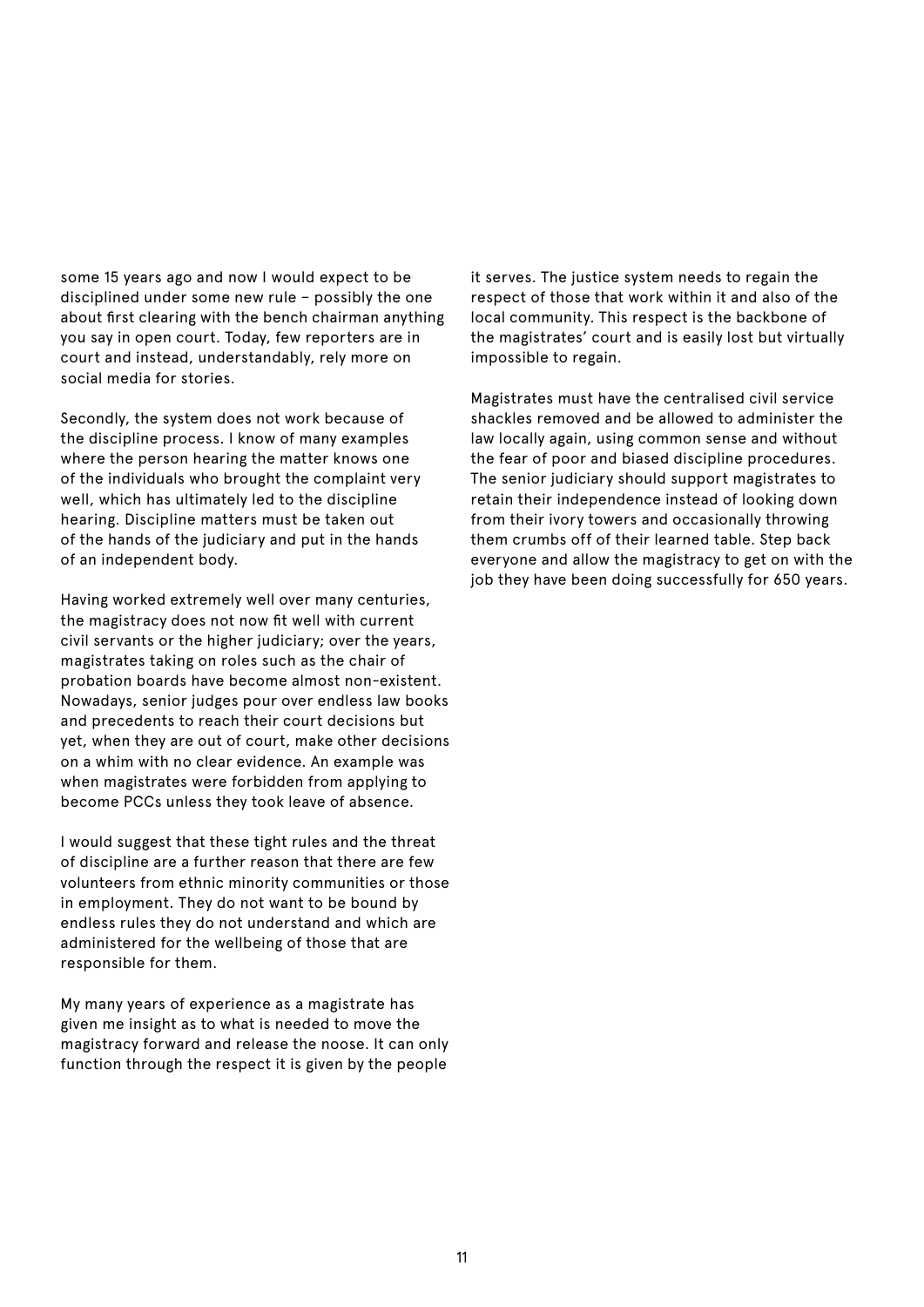# **Part II: Speaking out**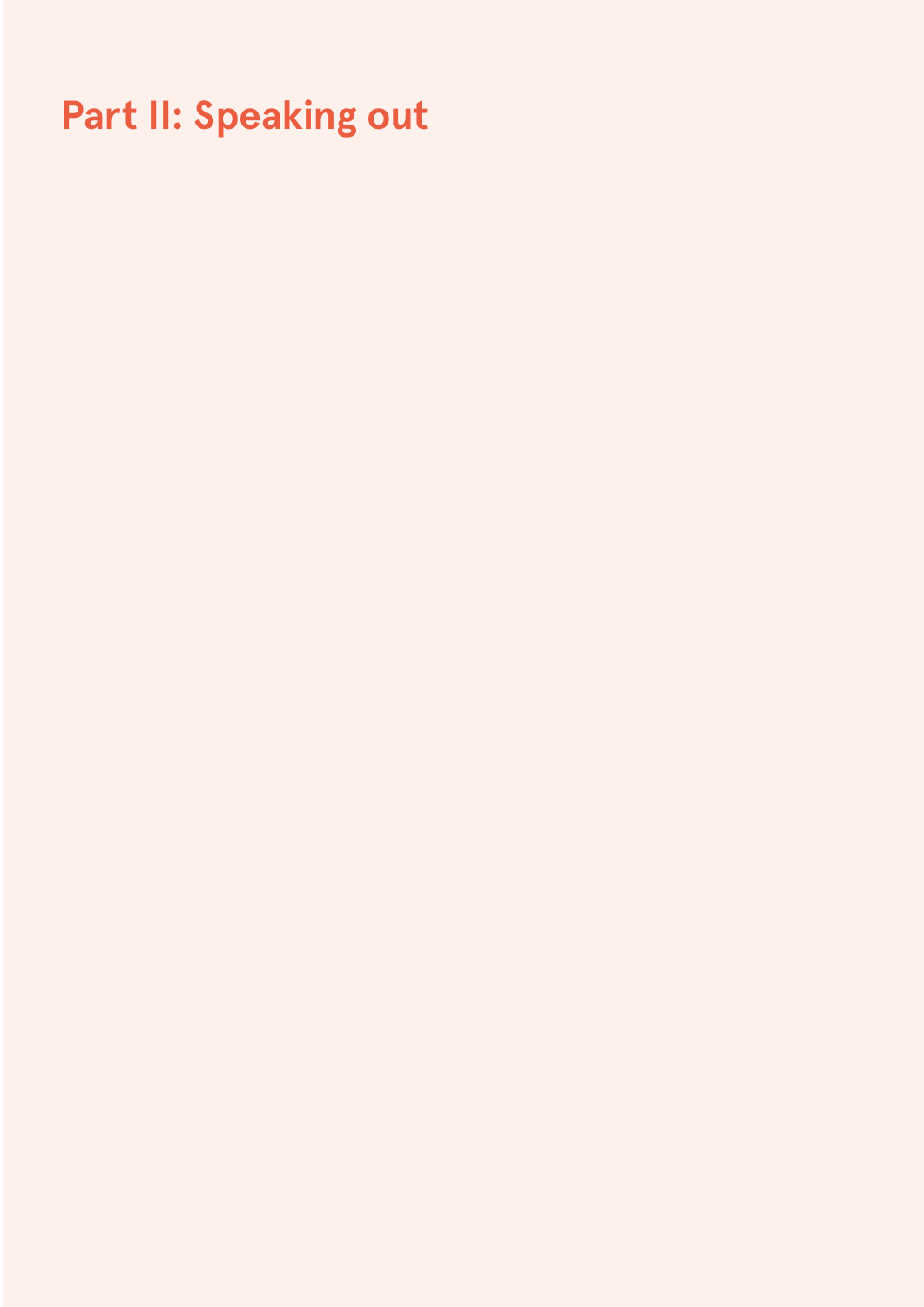# **What is 'unjudicial' conduct?**

Bernard Hunter

My own interest in the subject of judicial independence started in May 2015. A month earlier the government had introduced the criminal courts charge in the Criminal Justice and Courts Act 2015; it placed a mandatory duty on the justice secretary to charge convicted offenders to help cover 'relevant court costs' of the proceedings. After being a magistrate for twelve years and a bench chairman for eight, I decided that in conscience I could not take any part in imposing the charge.

That was not an easy decision given the huge satisfaction I had derived from my role. I tried to engage the Magistrates Association in the matter, but there seemed to be far too little fuss being made of this issue by them or anyone else, so I decided to resign as a magistrate. But in doing so, I wanted to find a way of drawing public attention to this shocking legislation. I arranged leave of absence and then resigned on-air on Radio 4's *Law in Action* in November 2015.12 That interview was well received by many.

Soon thereafter, the justice select committee produced an excoriating review of the charge<sup>13</sup>, and the then Lord Chancellor and justice secretary, Michael Gove, quickly removed it, so that it was no longer applicable from 24 December 2015.14

I was very well aware that the authorities would not be pleased with my action – even I am not sure if I should be allowed to act in that way as a sitting magistrate. However, I reasoned that, in a civilised society, such an intervention should be possible, so I sought to have the issue aired by withdrawing my on-air resignation, thus triggering a disciplinary process.

That was a frustrating experience because the issue never did get properly considered. A conduct panel, and then a disciplinary panel, and then the Lord Chief Justice and Lord Chancellor, found that I had 'failed to act judicially'. They deemed that the proper sanction was to remove me from the bench, which happened in November 2016.<sup>15</sup>

But none of the above has explained what acting 'unjudicially' means, and it appears not to be defined anywhere. Nor have they explained how I 'undermined the authority and impartiality of the court' – the phrase the disciplinary panel used to explain why article 10 [freedom of expression] of the Human Right Act 1998 did not apply to this situation.

Given the lack of clarity and the subjective nature of their conclusions, and especially as I contended that I did not act unjudicially, natural justice, normal judicial procedures and the rules should require that I be given a proper explanation. I have appealed to the judicial appointments and conduct ombudsman on the basis that proper process has not been followed because of that omission. I await their response but am not expecting a helpful one.

The central contention of the authorities throughout has been that the giving of the interview was 'unjudicial'. An important principle is at stake here, so they must be made to explain why my action was 'unjudicial'. It is not enough that the MoJ does not like it – it undermined the judiciary with its charge in the first place.

Nor is it enough to say that it might encourage others – magistrates are responsible people, and each case must be judged on its own merits. Are teachers sacked for complaining about curriculum legislation?

The explanations I seek are no mere technicality. There is no evidence that I have done any harm to the judiciary, and indeed have probably enhanced

**<sup>12</sup> http://www.bbc.co.uk/programmes/b06np61n#play** 

**<sup>13</sup> https://www.publications.parliament.uk/pa/cm201516/cmselect/cmjust/586/586.pdf** 

**<sup>14</sup> https://www.gov.uk/government/speeches/courts** 

**<sup>15</sup> https://s3-eu-west-2.amazonaws.com/jcio-prod-storage-1xuw6pgd2b1rf/uploads/2016/11/Mr-Bernard-Hunter-JP-JCIO-Investigation-statement-3916.pdf**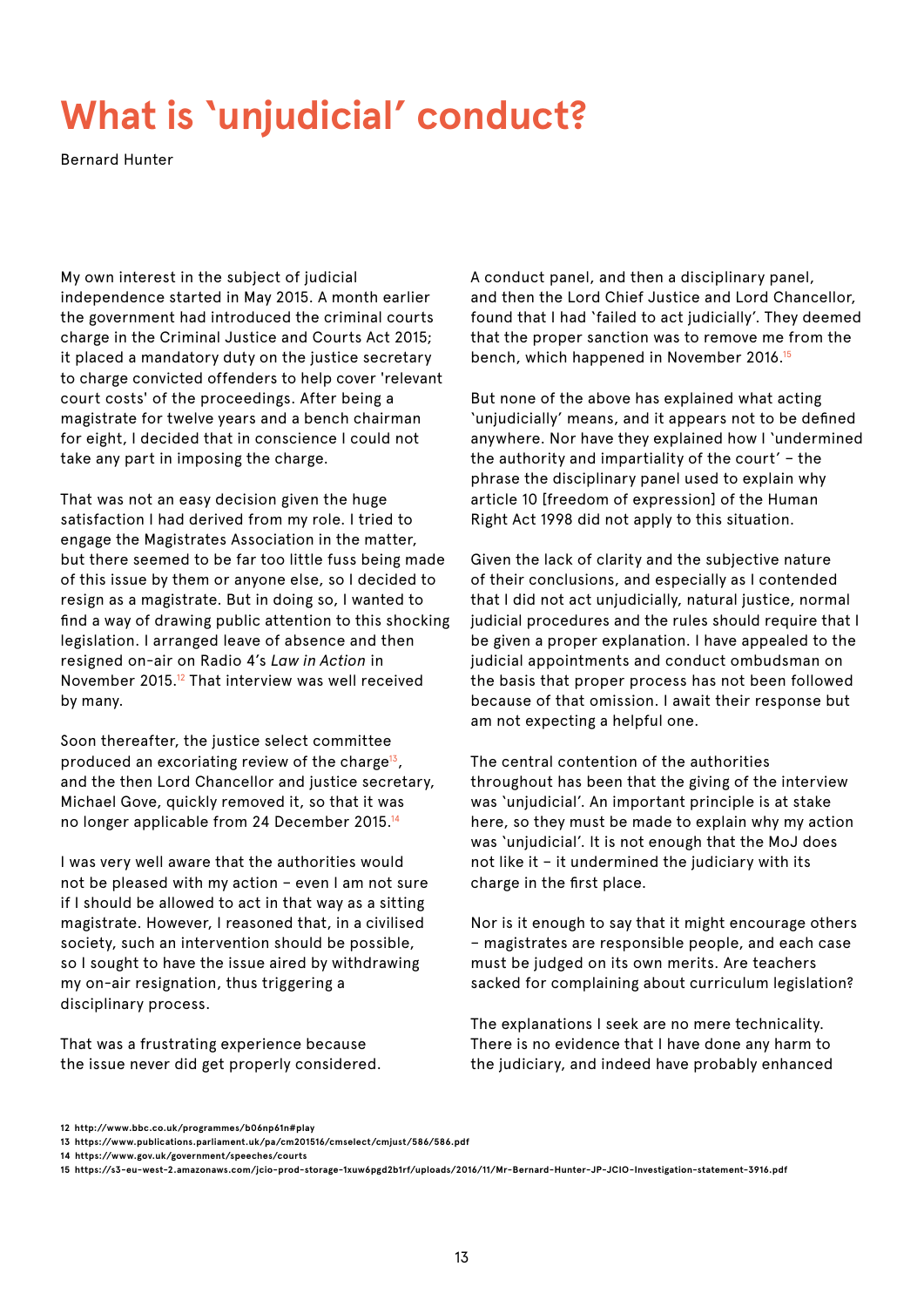its reputation in the face of the damage done to it by the charge. There has been no suggestion that I undermined my own standing as a magistrate, prejudiced my ability to fulfil my obligations with fairness and impartiality, or that the public think any the less of magistrates in general.

The Media guidance for the judiciary<sup>16</sup> makes clear that magistrates and judges speaking out, especially on any 'political' issue, is frowned upon, and it urges the involvement of the judicial press office for advice and guidance. It is only 'guidance' though and nowhere is there a prohibition or a 'must' – always 'should'. Indeed, the introduction states that it should be left to judges themselves to decide whether, and on what conditions, they should give interviews to journalists or appear on radio or television. I did not seek advice on whether to be interviewed because I would have been told not to be interviewed. I would have felt bound to ignore that, so asking was pointless.

In summary, I contend that it can be correct, and indeed judicial in some exceptional circumstances, for a judge or magistrate to speak out in measured tones about existing legislation. The need for such action would be much reduced if there were effective alternative channels, but there are not. In essence, the authorities say that it is always wrong to engage publicly with anything 'political', but are not prepared to explain why, beyond a vague notion of it being 'unjudicial'.

**16 http://www.transformjustice.org.uk/wp-content/uploads/2017/07/media2014-august-2014.pdf**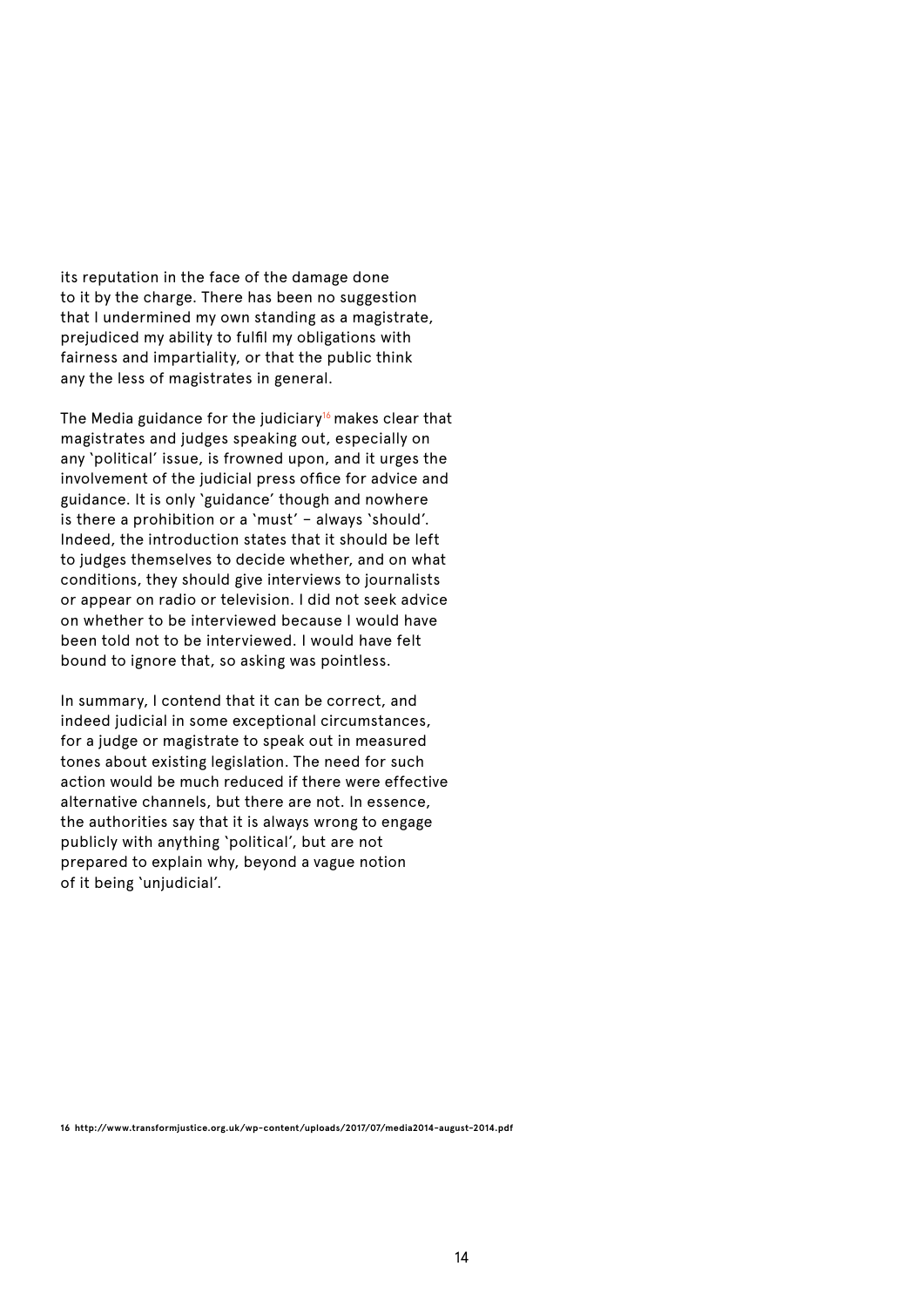# **Lessons to be learned: Sir Paul Coleridge**

Rob Allen

When judges are appointed, they swear an oath or affirmation to do right to all manner of people after the laws and usages of this realm, without fear or favour, affection or ill will. Is this sufficient to ensure their independence and impartiality or should limits be placed on their activities outside court? And if so, how should these be policed? A recent case sheds some important light on these difficult questions.

In 2012, High Court judge Sir Paul Coleridge set up the Marriage Foundation, a charity that aims 'to confront the scourge of family breakdown by championing long-lasting, stable relationships within marriage'. Recognising perhaps that fronting a campaign was unusual for a serving judge, Sir Paul, who had spent 14 years in the Family Division of the High Court told the BBC's *Today* programme that 'there comes a time when you have to speak out in circumstances where you feel you know more than anybody involved in the debate'. If the judiciary remained quiet, he continued, 'it is like doctors who see epidemics going through their surgeries and say *"We can't make a comment on that because it might be said to be commenting on the way people are living." '*<sup>17</sup>

Despite the presence of the great and the good of the legal establishment at the launch of his foundation at Middle Temple Hall on 1 May 2012, not everyone backed Sir Paul's views or his involvement in the campaign. Sir Paul's claims in 2008, for example, that the collapse of the family unit was as big a threat to our society as terrorism, crime, drugs, or global warming, were sensationalist and his attack on the neglect of the issue by successive governments verged on the political.<sup>18</sup> Even right wing think tank Civitas was reported as saying that 'it is very important where you've got a judge who is making decisions about families that they are not clouded by a particular view.'19

Sir Paul's campaigning activities did not sit well with the judicial conduct guide. The guide, which draws heavily on the United Nation's Bangalore Principles of Judicial Conduct $20$ , is not binding. It is 'intended to offer assistance to judges on issues… and to set up principles from which judges can make their own decisions and so maintain their judicial independence'. However, it contains several principles that any involvement in campaigning may breach.

In chapter eight, the guide states that participation in public debate should not cause the public to associate the judge with a particular organisation, group, or cause. The participation should not be in circumstances which may give rise to a perception of partiality towards the organisation, group, or cause involved, or to a lack of even handedness.

The guide also endorses the concern of the Bangalore principles that a judge 'shall not use or lend the prestige of the judicial office to advance the private interests of the judge, a member of the judge's family or of anyone else,' recommending that care be taken in considering whether a judge's name and title should be associated with an appeal for funds, even for a charitable organisation.

Perhaps the most important reason for judges to steer clear of campaigning, is the risk that what they say about issues out of court may make them look biased when dealing with the very same issues in court. Chapter 3.10 reads:

If a judge is known to hold strong views on topics relevant to issues in the case, by reason of public statements or other expression of opinion on such topics, possible disqualification of the judge may have to be addressed, whether or not the matter is raised by the parties.

**<sup>17</sup> http://www.marriagefoundation.org.uk/coleridge-interviewed-on-today-programme/**

**<sup>18</sup> http://www.standard.co.uk/news/family-life-is-in-meltdown-judge-launches-devastating-attack-on-our-fractured-society-6665487.html** 

**<sup>19</sup> http://www.huffingtonpost.co.uk/2012/04/30/sir-paul-coleridge-divorce-high-court-judge-marriage-foundation-hello-magazine\_n\_1463570.html 20 https://www.un.org/ruleoflaw/files/Bangalore\_principles.pdf**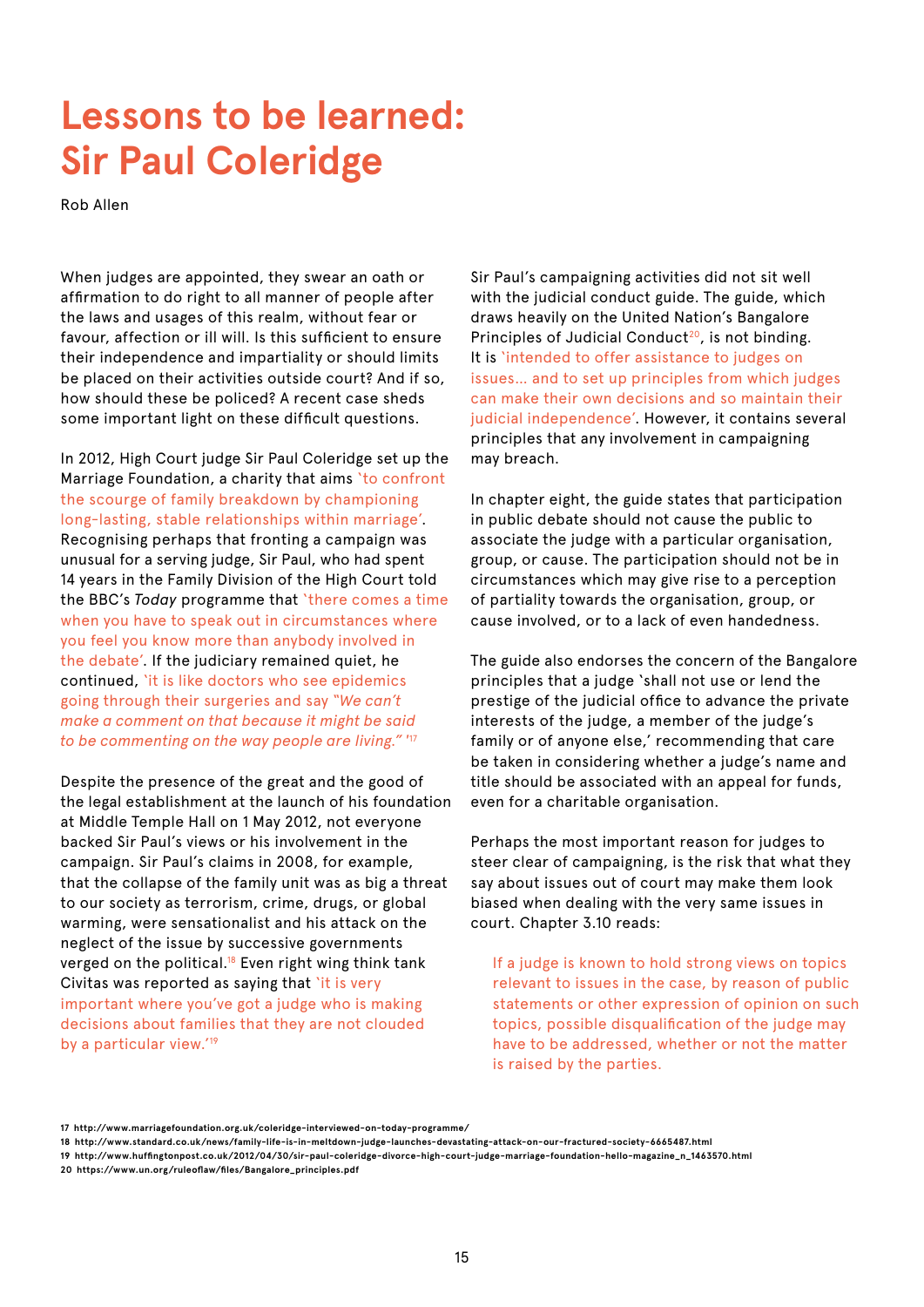In this case, how could Sir Paul retain – and be seen to retain – an impartial approach to decisions about divorce and family matters if he is heading a campaign to promote marriage and sees divorce and cohabiting as socially undesirable, or worse?

It's not only the guide that sets expectations on judges. The terms and conditions of their employment place a more basic obligation on them. They state that 'High Court Judges should not in any capacity engage in any activity which might undermine, or be reasonably thought to undermine their judicial independence or impartiality.' As well as foregoing political activity, judges must be 'on their guard against circumstances arising in which their involvement in any outside activity might be seen to cast doubt on their judicial impartiality or conflict with their judicial office.<sup>'21</sup>

In December 2012, following a complaint I made, Sir Paul's involvement with the Marriage Foundation was found by the Lord Chancellor and president of the Queen's Bench Division of the High Court not to be incompatible with his role as a High Court judge; Coleridge agreed, however, that a lower profile role within the organisation would be more appropriate for a serving judicial office holder. $22$ 

Within a month, Coleridge in an interview with *The Times*, attacked the government's gay marriage plans as the 'wrong policy' and accused ministers of wasting effort on an issue that affects '0.1 per cent' of the population. $23$  His remarks were criticised as troubling and inappropriate by lawyers and a former minister.<sup>24</sup> Seven months later, he wrote a comment piece in *The Telegraph* criticising research by the Institute for Fiscal Studies.25

At the end of 2013, Coleridge announced he would step down early from the judiciary, blaming a lack

of support from his colleagues for his stance. In an interview with the *Tablet*, he said that 'he could have continued in his role for several more years had it not been for this [lack of support]'. 26 A few weeks later, the Lord Chancellor and the Lord Chief Justice considered Coleridge's decisions to give *The Times* interview and to write in *The Telegraph* article had amounted to judicial misconduct.<sup>27</sup>

So what are we to make of this? First, public campaigning for changes in social policy are probably incompatible with being a judge. It is even more difficult when the subject of the campaign is at the heart of many of the cases on which the judge will be required to pronounce. Coleridge was naïve to think otherwise and the Lord Chancellor and president of the Queen's Bench Division remiss not to see that when a complaint was first made in 2012.

Second, there is a lack of clarity about the status of the judicial conduct guide. It says it is written to assist judges, but this surely cannot mean that it remains up to an individual judge to decide whether their own conduct is appropriate. The role of the guide in defining judicial misconduct in disciplinary proceedings seems uncertain and should be made clearer. As the preamble to the Bangalore principles says, 'public confidence in the judicial system and in the moral authority and integrity of the judiciary is of the utmost importance in a modern democratic society.'28

Finally, judges, even when judging each other, do not like their decisions to be flouted. Flagrant disregard for his agreement to take a lower profile made Coleridge's position untenable. He announced he would take early retirement before the second disciplinary inquiry into him was complete. While it only handed him a formal warning, he had lost the support of his colleagues, many of whom had helped

**28 Op.cit., n.20**

**<sup>21</sup> https://jac.judiciary.gov.uk/sites/default/files/sync/basic\_page/00924\_terms\_and\_conditions.pdf** 

**<sup>22</sup> https://www.judiciary.gov.uk/announcements/ojc-statement-justice-coleridge/** 

**<sup>23</sup> http://www.thetimes.co.uk/tto/news/politics/article3640662.ece** 

**<sup>24</sup> http://www.thetimes.co.uk/tto/news/politics/article3640912.ece** 

**<sup>25</sup> http://www.telegraph.co.uk/comment/10200945/Sir-Paul-Coleridge-IFS-report-on-marriage-misses-the-point.html** 

**<sup>26</sup> http://www.telegraph.co.uk/news/uknews/law-and-order/10485276/Judge-Sir-Paul-Coleridge-quit-because-of-lack-of-support-over-marriage-stance.html** 

**<sup>27</sup> http://www.telegraph.co.uk/news/politics/10523138/Judge-Sir-Paul-Coleridge-disciplined-for-stating-views-on-traditional-marriage.html**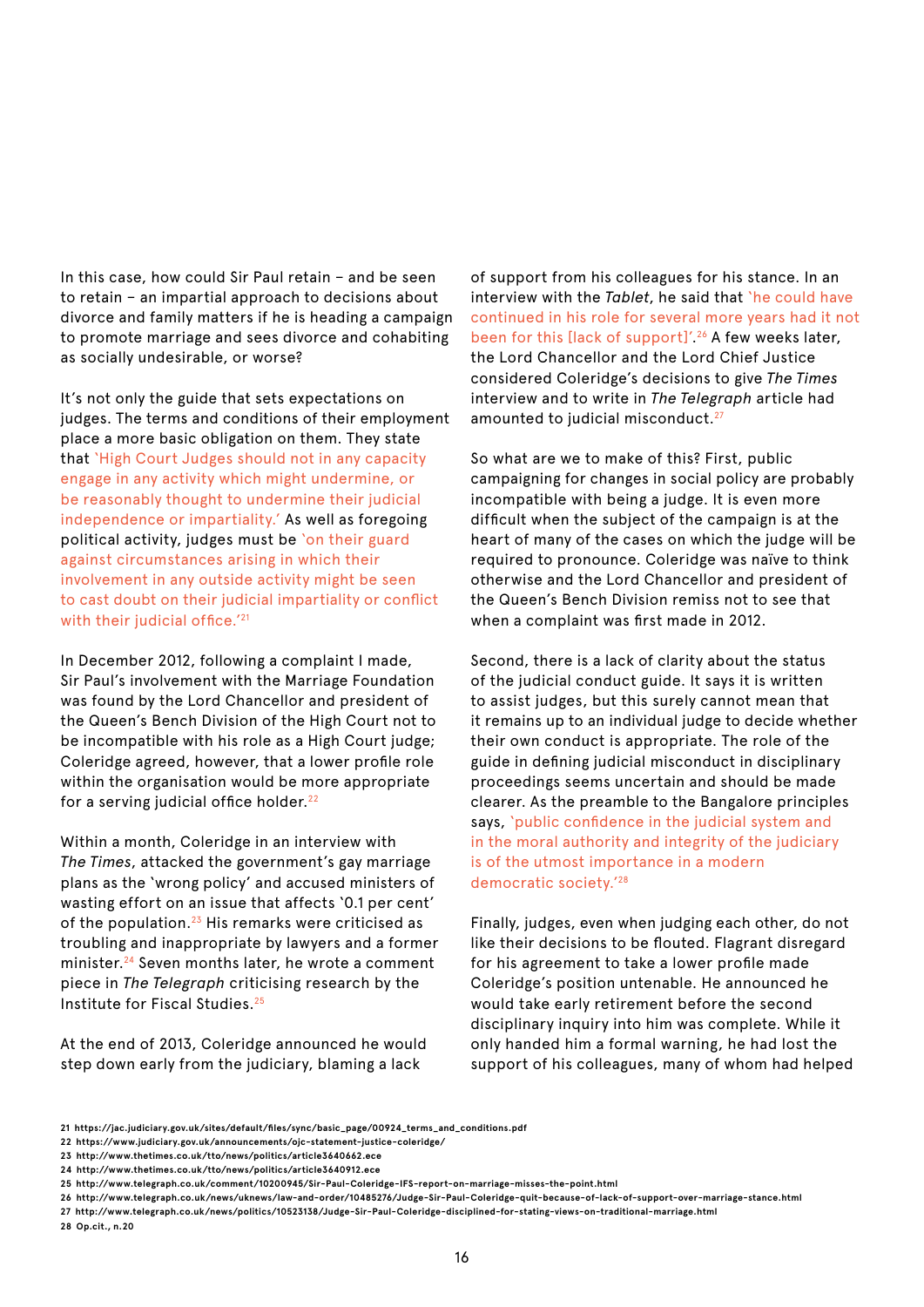him launch the foundation just eighteen months earlier. The judiciary may be able to cope with a maverick – but not one who wilfully ignores the rulings of its elders.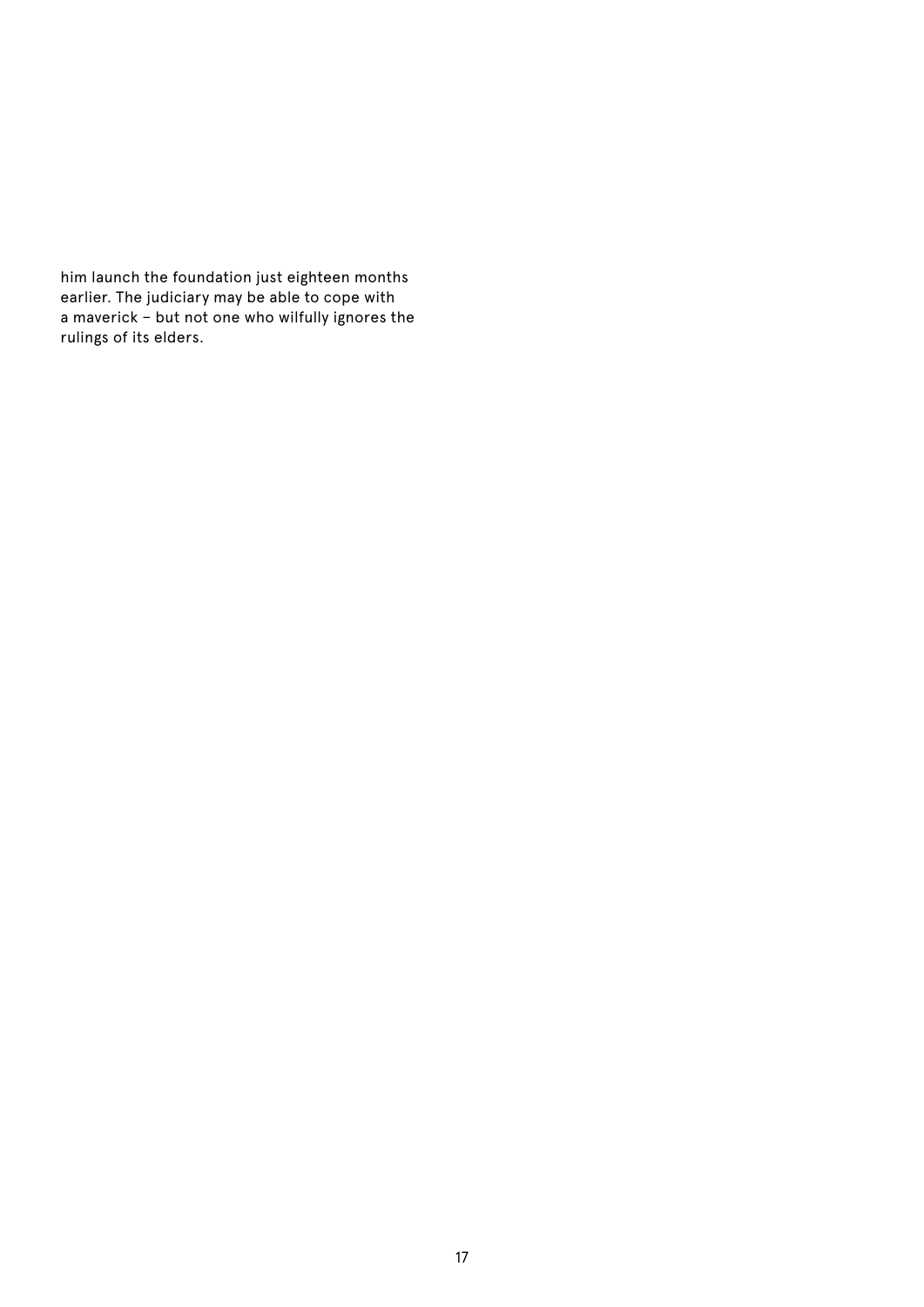# **A tale of two constitutional duties: Liz Truss, Lady Hale, and** *Miller*

Professor Graham Gee, Judicial Power Project

The importance of the High Court's judgment in *Miller*29, and the intensity of the reactions that it provoked, can be seen in the separate controversies over Liz Truss and Lady Hale. In this essay, I reflect on the two controversies in order to highlight a striking asymmetry in the legal community's overreaction to the first controversy and its muted under-reaction to the second.

In the aftermath of the ruling, the then Lord Chancellor, Liz Truss, was roundly criticized by politicians and the legal community for taking too long (48 hours) to issue a public statement following media criticism of the High Court judges and then issuing a mealy-mouthed public statement affirming the importance of judicial independence.<sup>30</sup> Some even speculated that the Lord Chancellor failed to discharge her duty under section 3 of the Constitutional Reform Act 2005 to 'uphold the continued independence of the judiciary'. 31 The former Lord Chief Justice, Lord Judge, suggested that Truss had acted unlawfully $32$ , whilst the former Lord Chancellor, Lord Falconer, was one of several voices calling on her to resign $33$ .

There were several assumptions underlying the criticisms of Truss: (i) there was a clear need to defend judicial independence; (ii) this need triggered the s3 duty on the Lord Chancellor; (iii) vindicating this duty required the Lord Chancellor to issue a public statement; (iv) this statement had to be made within hours of the hostile press coverage of the High Court; and (v) only the Lord Chancellor was able to take effective action to defend the High Court, and in particular the judiciary was unable to take steps to defend itself. As I see it, each assumption is questionable, albeit to varying degrees, with the dubiousness of the assumptions increasing from (i) to (v).

Did the press coverage represent a clear challenge to judicial independence sufficient to trigger Truss's section 3 duty? And, if so, what was the precise nature of that challenge? The challenge was presumably not specific. There were plainly no challenges to the traditional indicia of judicial independence (security of tenure, stable and reasonable remuneration, wmerit-based appointments, etc). And nor was there any credible reason to worry that the coverage would influence individual judges.

The challenge was more likely to be diffuse: press coverage might contribute to an erosion of public confidence in the judiciary, a concern especially pertinent at a time of seemingly heightened public distrust of national institutions. Whether isolated press coverage represents a diffuse challenge to the independence of the judiciary seems more arguable than many of Truss's critics concede.

There is, for a start, interesting research from the United States that suggests over-the-top criticism of the judiciary can actually buttress public support for judicial independence. I also agree with Joshua Rozenberg's take that 'far from striking a chord with its readers, the Daily Mail's coverage – which initially included an online reference to the master of the rolls as an 'openly gay ex-Olympic fencer' – showed how out-of-touch it has become<sup>' 34</sup> At risk of being forgotten is that Liz Truss did actually issue a press statement within 48 hours of *Miller* affirming the importance of judicial independence, and later wrote a letter to *The Times* in similar terms. Lord Judge complained that Liz Truss's statement was 'much too late and too little'. 35

If the concern is that the coverage represents a diffuse challenge to judicial independence, then little perhaps turns on the length of time that it took Truss to issue a statement. What seems to have driven

**31 http://www.legislation.gov.uk/ukpga/2005/4/section/3** 

**<sup>29</sup> https://www.judiciary.gov.uk/judgments/r-miller-v-secretary-of-state-for-exiting-the-european-union-accessible/**

**<sup>30</sup> http://www.independent.co.uk/news/uk/politics/liz-truss-brexit-ruling-high-court-judges-criticised-a7399586.html** 

**<sup>32</sup> http://www.independent.co.uk/news/uk/politics/liz-truss-broken-law-failing-defend-brexit-judges-warns-former-lord-chief-justice-igor-article-50-a7426511.html 33 http://www.thetimes.co.uk/article/justice-secretary-must-quit-for-failing-judges-says-ex-law-chief-lxdbrb2ll** 

**<sup>34</sup> https://www.lawgazette.co.uk/comment-and-opinion/truss-and-judges-power-and-responsibility/5058856.article** 

**<sup>35</sup> https://www.thetimes.co.uk/article/a-great-british-asset-judges-who-wont-be-bribed-or-told-what-to-do-6gf9dk9sh**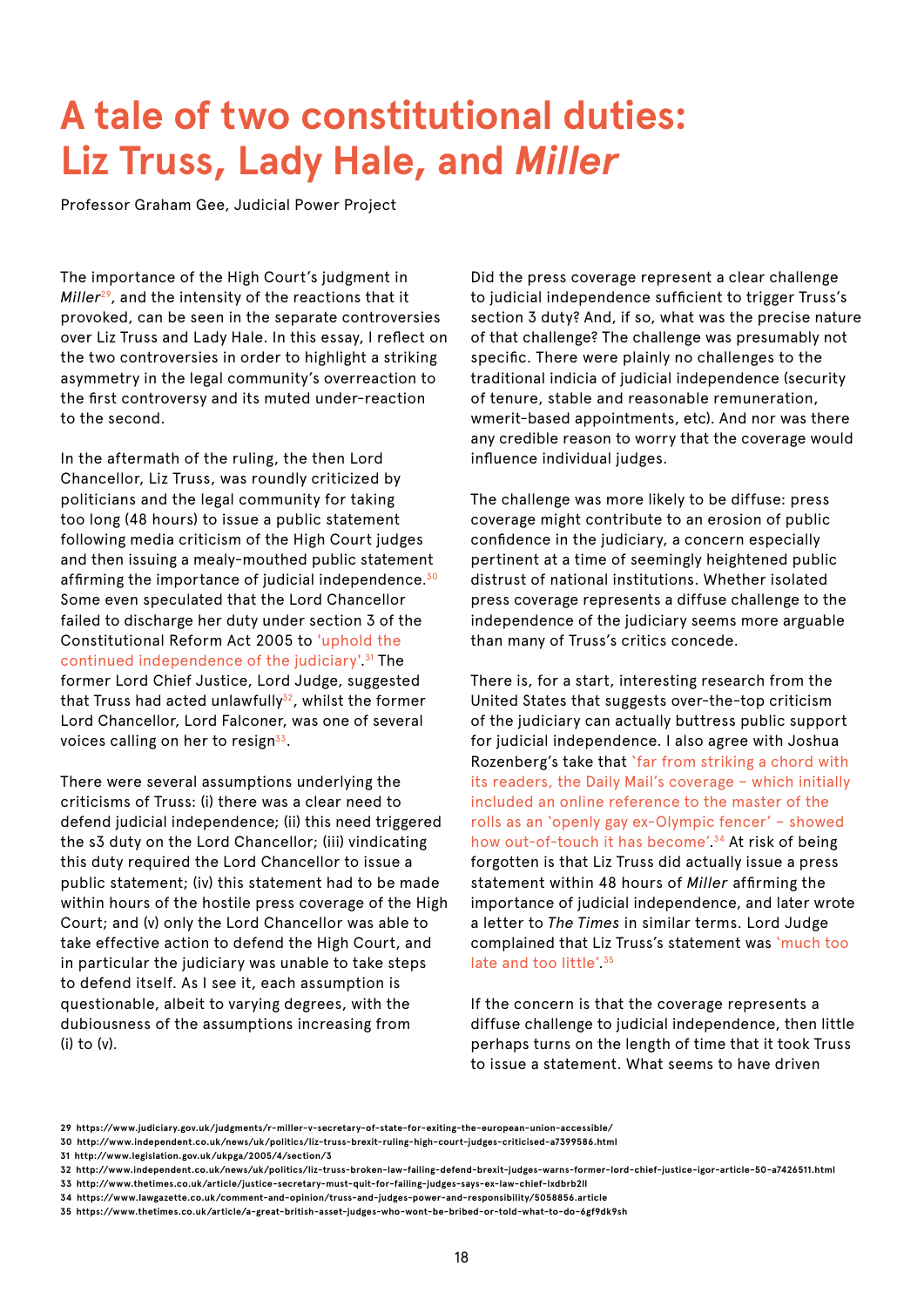much of the criticism of Truss is that she should have acted much more vigorously and much more quickly because the judges cannot speak out on their own behalf. Here again I take a different view.

Contrary to what Lord Judge has said, there is fairly broad agreement that one consequence of the 2005 reforms is that today's judiciary has a much greater responsibility to defend their own independence. The judges have ample means to do so, including:

- (a) an intervention by a senior judge
- (b) a 'media panel' of judges who are trained to speak publicly on controversial issues of public salience
- (c) the Judicial Press Office can pro-actively engage with the media in ways akin to the Supreme Court's communication team
- (d) a retired senior judge such as Lord Judge or Lord Woolf could be a 'proxy' available to the media on both the day the judgment was released, and the few days after
- (e) the Lord Chief Justice can raise the press coverage in the occasional meetings that he has with newspaper editors

For better or worse, the basic point of the 2005 Act was in effect to standardise the office of the Lord Chancellor so that he or she would take a governmental line on matters relating to the judicial system. For all of the references to the separation of powers, the essential motivation behind the 2005 reforms was to mould the role of Lord Chancellor into one better able to deliver on government policy priorities. Part and parcel of this was the 2005 Act stripping the office of the attributes that previously

made its occupants well positioned to defend the independence of the judiciary (i.e. the requirement to be legally qualified, sitting in the House of Lords, with the person appointed to the role typically in the twilight of their professional career).

This does not mean that Lord Chancellors cannot defend judicial independence; they can and do. But it does mean that there will be limits on the ability of the officeholder to serve as an effective guardian of judicial independence. And at the end of the day, post-2005 Lord Chancellors will tend to be more reactive than pro-active, doing the right thing, only after exhausting all the other possibilities.

It is striking to contrast the hyper-critical reaction of the legal community to how Truss approached her section 3 duty with the overwhelmingly muted reaction to Lady Hale's comments on *Miller* in a lecture to law students in Malaysia in November 2016.36

Around 600 words of the speech were devoted to the article 50 litigation. Most of these words are devoted to a short and accessible summary of the main legal issues, with Lady Hale taking care to outline the primary arguments of each side. However, she ventured beyond a mere summary of the legal questions argued before the High Court, when she said 'another question is whether it would be enough for a simple Act of Parliament to authorise the government to give notice [under article 50], or whether it would have to be a comprehensive replacement for the 1972 Act'. This question formed no part of: (a) the High Court's judgment, (b) the skeleton arguments of the two leading claimants; (c) the relief sought by the claimants; or (d) oral argument before the High Court, except indirectly.

Lady Hale should not have raised this question, and exhibited poor judgement in doing so. A basic

**<sup>36</sup> https://www.supremecourt.uk/docs/speech-161109.pdf**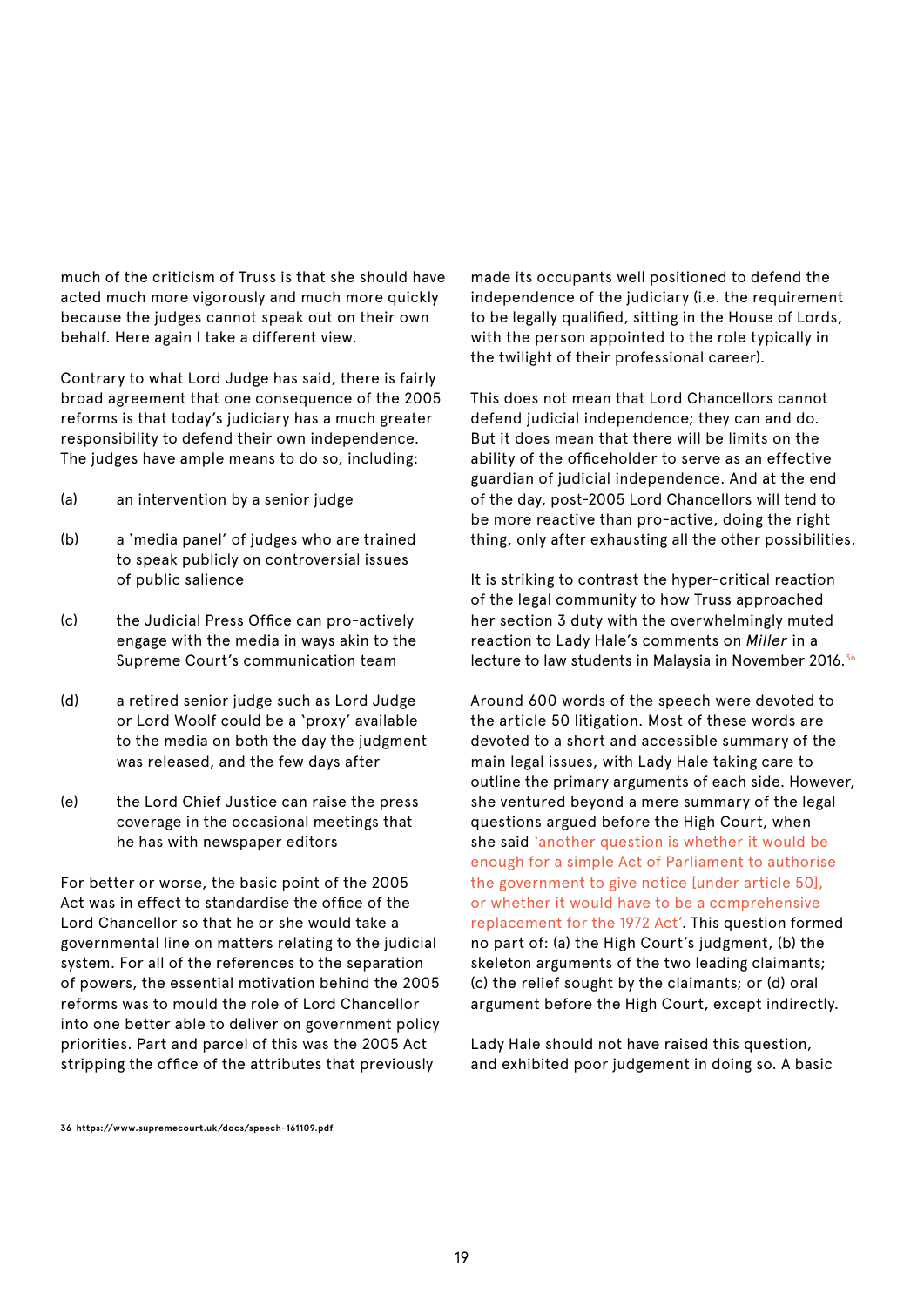constitutional duty imposed on all judges – but especially applicable to judges in top courts – is to take considerable care and exhibit due caution if proposing to discuss an issue that might subsequently come before their court. Judges 'are human beings, not robots', as Lord Hope has remarked, and 'it is not always easy to know when the line between what is acceptable...and what is not is being crossed<sup>', 37</sup>

This is not an occasion where it is difficult to know if the line was crossed; unfortunately, it was. Indeed, it is important to emphasise how awry Lady Hale's judgement was on this matter. This was not an inexperienced judge commenting on a case that may or may not have come before them at some unknown juncture. This was a very experienced judge publicly commenting on probably the most high profile and portentous case to come before the UK's top court. She did so knowing that the case would be appealed to the Supreme Court, and that all 11 of the justices would hear the case within a matter of weeks.

In a press release defending Lady Hale, the Supreme Court conceded that Lady Hale raised a question that was not before the High Court. $38$  It characterised the question of whether a comprehensive statute is required to give notice under article 50 as 'not a new issue' due to the fact that 'a number of politicians have raised the same question'. This underscored how far Lady Hale's comments veered from an impartial summary of the legal arguments before the High Court. There is a tendency for some lawyers to implicitly apply a de minimis threshold to what represented just a few words in Lady Hale's speech. However, as Matthew Scott noted, 'anodyne though it appears at first reading, [the question raised by Lady Hale] is in fact politically explosive'.<sup>39</sup>

Lady Hale suggested in an interview with the *Solicitors Journal* that it would have been 'discourteous' to her

Malaysian hosts not to touch on *Miller* in her speech.40 A more pertinent consideration might have been to pay appropriate courtesy to the parties in the case, her colleagues on the Supreme Court, and the High Court by not raising an issue that had not been argued in the litigation. For my part, I suspect that Lady Hale's comments fall short of the recusal test as set out in cases like *Porter v Magill*41 and *Locabail*42. I doubt that a fair-minded and informed observer, after having considered the facts, would conclude that there is a real possibility that Lady Hale is biased.

Last week Lady Hale was promoted to president of the UK Supreme Court, having served as its deputy president since 2013. This promotion reflects, among other things, the many valuable contributions that Lady Hale has made to public life. Arguably, however, the episode in Malaysia could be cited as evidence of a lack of the diplomatic skills, political judgement, and sure-footedness that is essential for the role of president. At the very least, Lady Hale could be said to have shown a shaky grasp of the political and media environment in which top judges now operate if 'she had not expected her speech to be so quickly picked up by the press or that it would receive such a wave of criticism'.<sup>43</sup> This is surprising since Lady Hale has been in the UK's highest court for 13 years, and is very familiar with the constitutional duty that judges must exhibit due caution when talking about legal issues that may come before them.

My suggestion, then, is that Liz Truss's failings were arguable and not manifest, while Lady Hale's were unarguable and manifest. There might, then, be scope for legitimate criticism of both. What is striking is to compare how few lawyers thought Lady Hale's comments worthy of public criticism, yet so many seemed keen to criticise Liz Truss in the days after the High Court's judgment.

**<sup>37</sup> http://www.birmingham.ac.uk/Documents/college-artslaw/law/holdsworth-address/holdsworth09-10-hope.pdf** 

**<sup>38</sup> https://www.supremecourt.uk/news/lady-hales-lecture-the-supreme-court-guardian-of-the-constitution.html** 

**<sup>39</sup> http://www.telegraph.co.uk/news/2016/11/17/after-discussing-brexits-potential-legal-hitches-lady-hale-may-b/** 

**<sup>40</sup> https://www.solicitorsjournal.com/news/201611/exclusive-lady-hale-will-%E2%80%9** 

**<sup>41</sup> Porter v Magill [2002] 2 AC 357** 

**<sup>42</sup> Locabail (UK) Ltd v Bayfield Properties Ltd and Another [2000] 2 WLR 870**

**<sup>43</sup> Op. cit., n.40**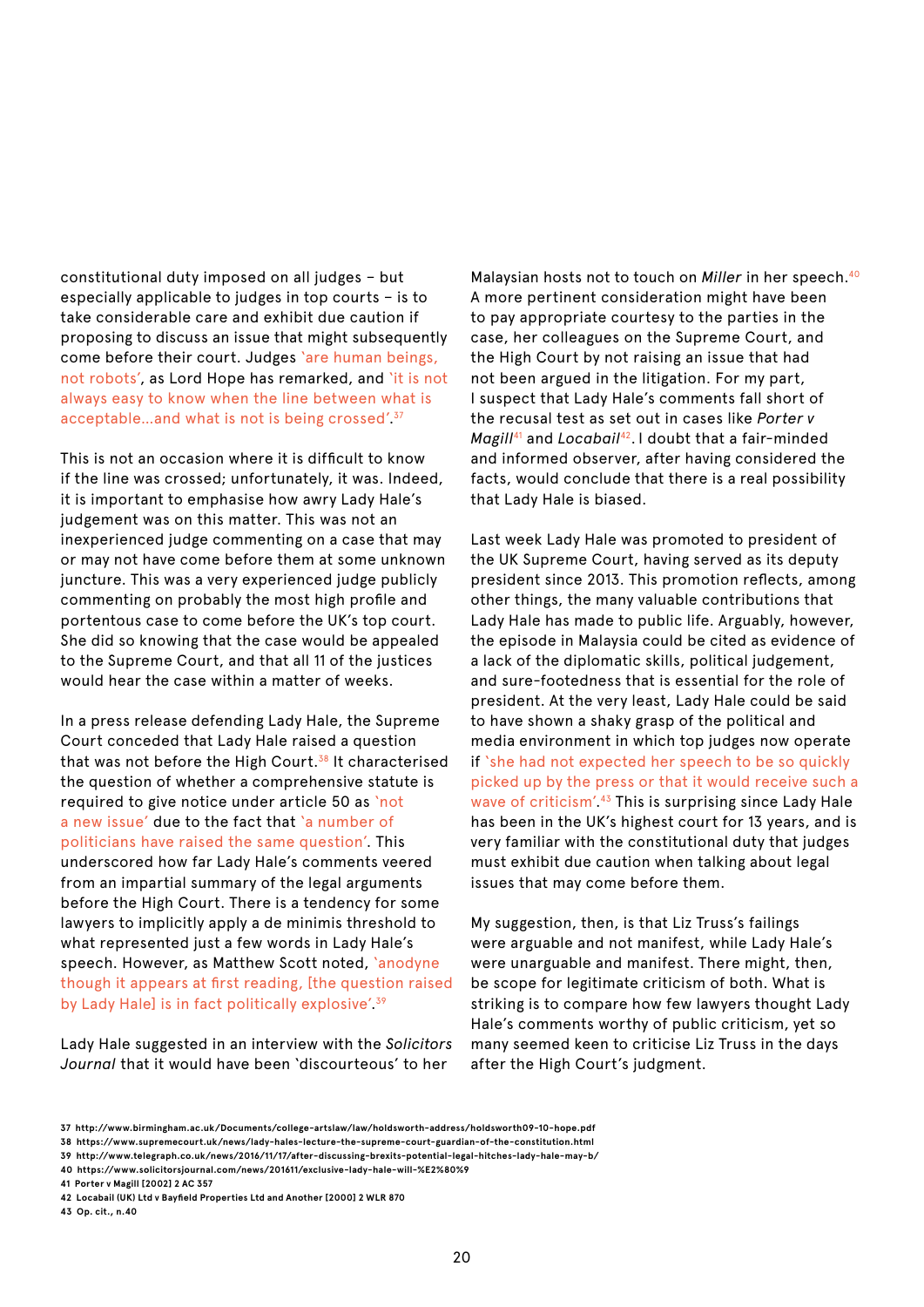The legal community seemed to jump to the defence of Lady Hale, but jumped on Liz Truss. I acknowledge that the legal community has a special obligation to defend judicial independence. But might one not have expected those who were so quick to criticise Truss to be equally fastidious in criticising Lady Hale. This asymmetry does not reflect well on the legal community. Not only does it risk improperly insulating senior judges from legitimate criticism, it also exposes the dominant legal mindset as tending to run in one direction: 'judges good, politicians bad'.

*\*This article was first published on Policy Exchange's Judicial Power Project website in November 2016 and has been updated for this report with kind permission from the author.*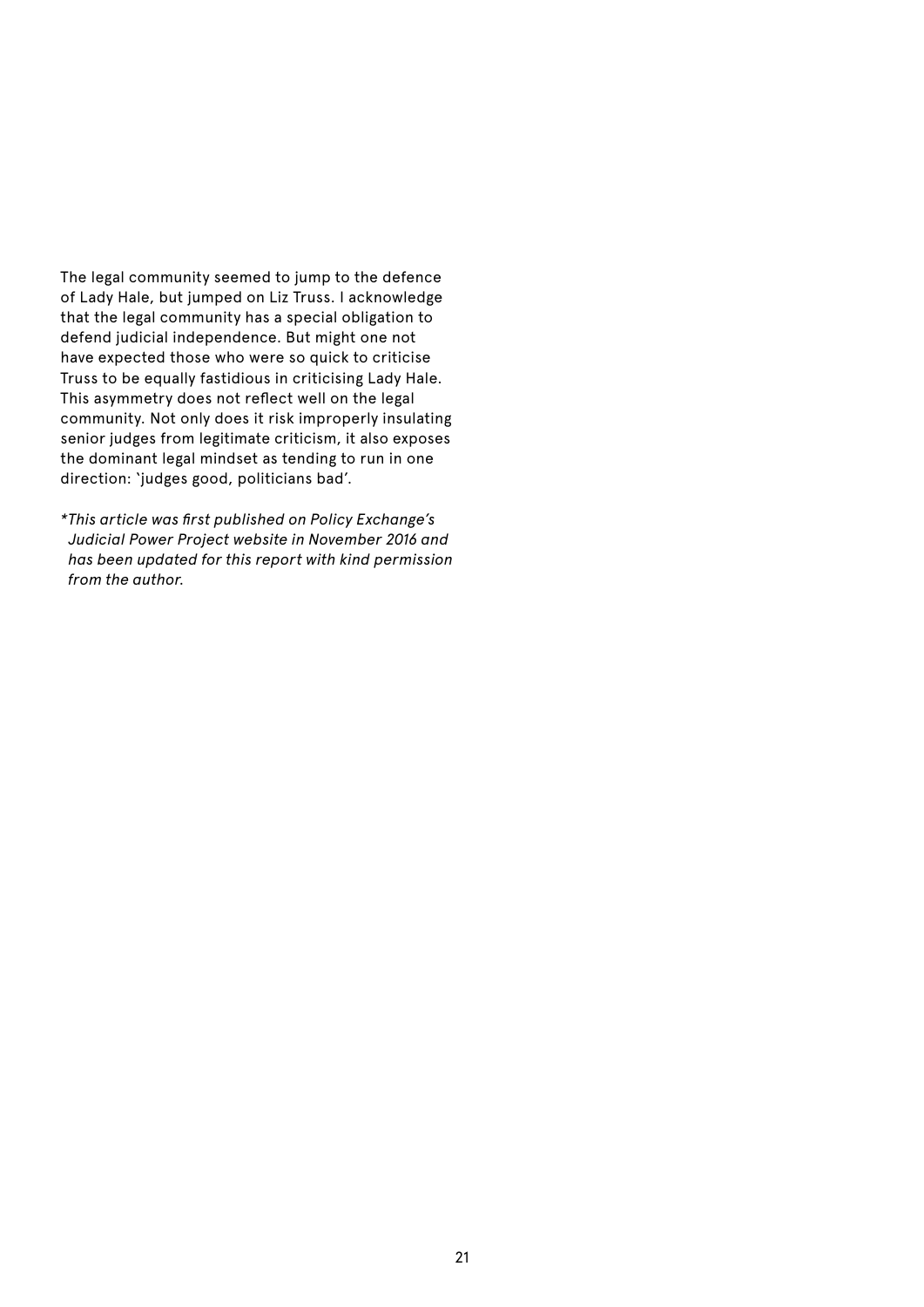# **Part III: Regaining judicial independence**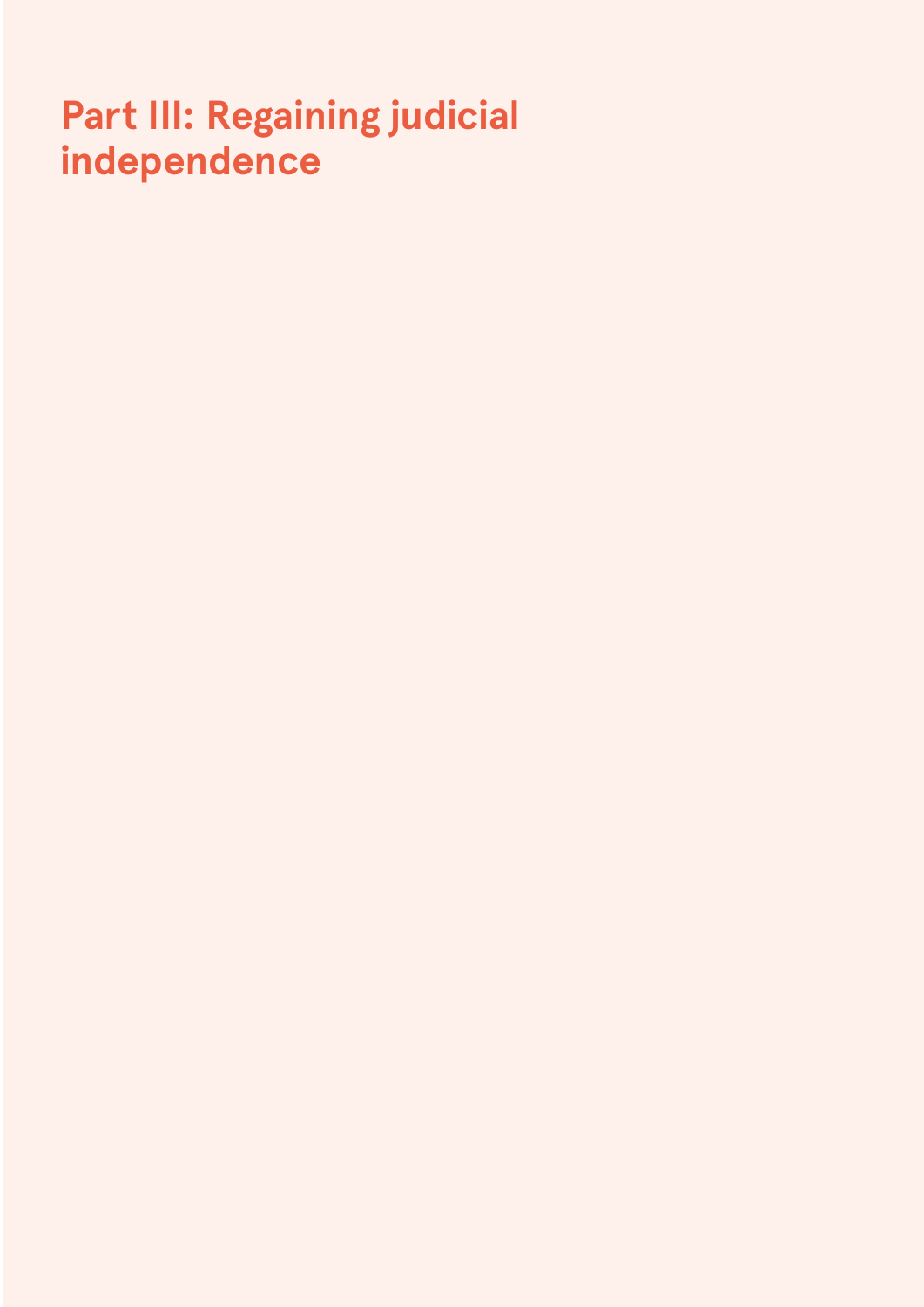# **Judicial independence, the criminal justice system, and community engagement**

Phil Bowen

With rising levels of domestic<sup>44</sup> and sexual abuse<sup>45</sup>, violence<sup>46</sup>, and unrest<sup>47</sup> in our prisons, and where far too many ethnic minority citizens are behind bars<sup>48</sup>, it begs the question: what is at the heart of such a troubled criminal justice system?

'Communities are at the heart of the criminal justice system and we need to make sure that national laws and national priorities can be delivered at a local level – and that national priorities are informed by, and can respond to, the needs of local communities.'49 These are the words of the MoJ at its most ponderous and technocratic. Herein lies a sentiment that magistrates of yesteryear would have received with as little sense of astonishment as if they had been told that England's middle order had collapsed before lunch.

Of course, back in those 'good old days', benches sentenced people to custody at wildly different rates, administration of justice was a cosy and local afterthought, and there was more than a touch of quill pen and dusty rooms to the reality of our local justice system.

And yet, in a time of court closures, of merging magistrate benches, of national contracts for private probation companies, questioning whether that sentiment is really true these days is a much more lethal question. Can we really put any faith in the idea that communities are at the heart of our justice system now?

Our magistrates are the justice system's most visible commitment to communities, and many of them speak with fondness of a time when, despite all its stuffy drawbacks, they knew their patch. Now, many reflect on the loss of a world where the magistracy and communities connected.

We now find ourselves in a place where our justice system has retreated from the communities it serves, dragging the judiciary back with it. Within that context, can we really blame the judiciary for retreating alongside the rest of the justice system, sitting safely behind the bench, its independence intact? In that world, what prospect is there for a system where 'communities are at the heart of the criminal justice system' and where the judiciary plays a significant role in realising that?

In 2015, the Lord Chief Justice said:

The judiciary must reflect society to maintain legitimacy: The maxim, "justice should not only be done, but must also be seen to be done," is ordinarily taken to require transparency, impartiality, fairness, and propriety. But in a broader sense, it must also encompass the principle that the public needs to have confidence in the judiciary that serves it, so as to strengthen the legitimacy of the judicial process.<sup>50</sup>

So how can the judiciary re-engage with communities and re-assert the legitimacy of the judicial process, while keeping its independence intact? There are a number of opportunities. Perhaps the most crucial lies in redrawing of the role and shape of our magistracy. As a recent justice select committee report stated:

It is unfortunate that the government's evident goodwill towards the magistracy has not yet been translated into any meaningful strategy for supporting and developing it within a changing criminal justice system.51

That dilly-dallying must end, and end positively. Instead of the slow casual and neglectful erosion of the ethos and traditions of our magistracy, there

**46 http://www.prisonreformtrust.org.uk/Portals/0/Documents/Bromley%20Briefings/summer%202016%20briefing.pdf** 

**<sup>44</sup> https://www.justiceinspectorates.gov.uk/hmic/wp-content/uploads/increasingly-everyones-business-domestic-abuse-progress-report.pdf** 

**<sup>45</sup> http://www.telegraph.co.uk/news/2016/09/05/violent-crimes-against-women-in-england-and-wales-rise-by-10-in/** 

**<sup>47</sup> http://www.telegraph.co.uk/news/2016/12/16/prison-riot-breaks-hmp-birmingham/** 

**<sup>48</sup> https://www.gov.uk/government/uploads/system/uploads/attachment\_data/file/568680/bame-disproportionality-in-the-cjs.pdf** 

**<sup>49</sup> https://www.gov.uk/government/uploads/system/uploads/attachment\_data/file/209659/transforming-cjs-2013.pdf** 

**<sup>50</sup> https://www.judiciary.gov.uk/wp-content/uploads/2015/09/speech-lcj-judicial-independence-in-a-changing-constitutional-landscape.pdf** 

**<sup>51</sup> http://www.publications.parliament.uk/pa/cm201617/cmselect/cmjust/165/165.pdf**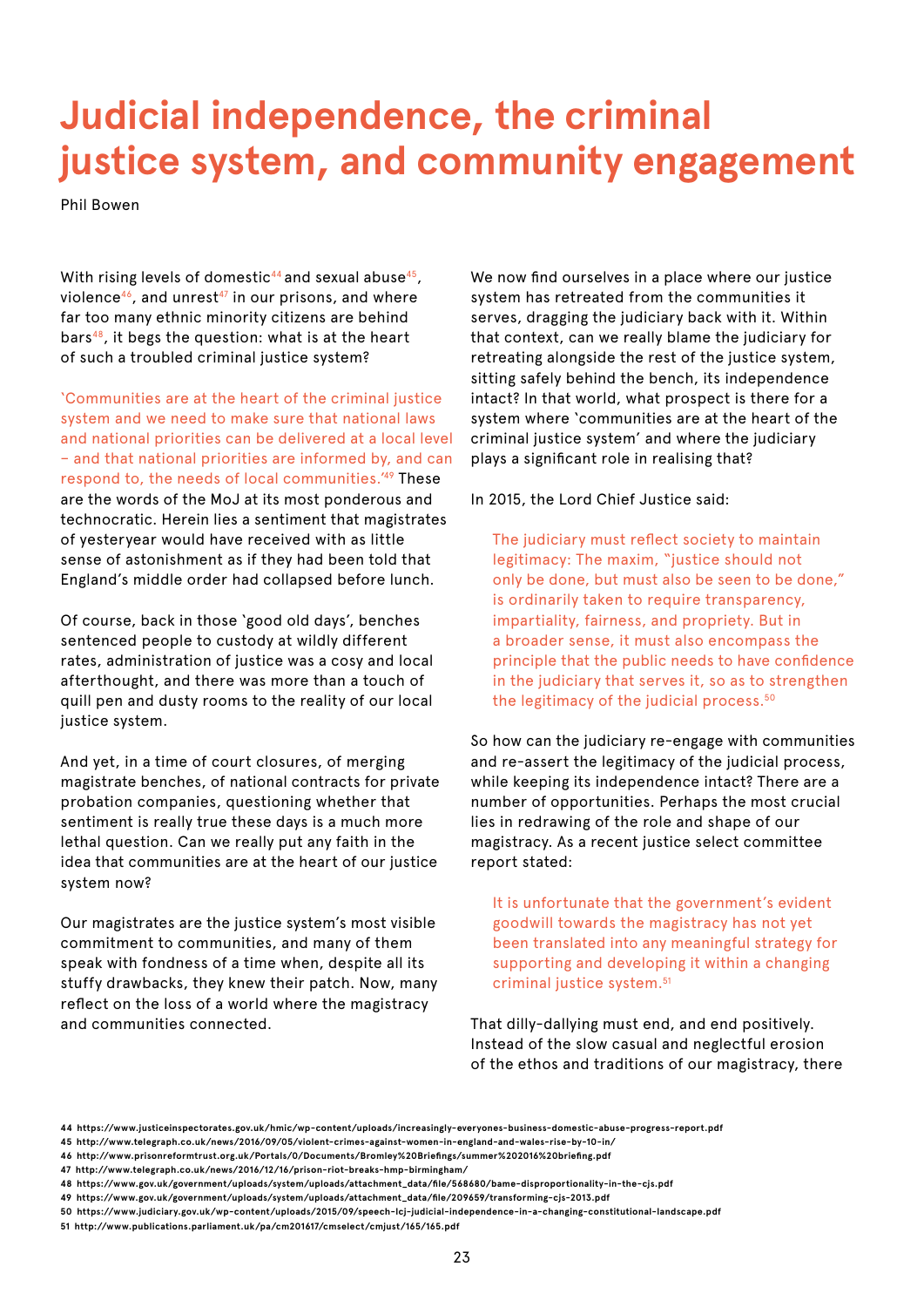could be many new roles that magistrates can take up, as well as continuing to exercise their role in courts. These span the whole of the criminal justice system from the point of arrest to the end of sentence.

These roles could include developing new approaches to resolving low-level disputes through community resolutions, before cases come to court. This could lead to having magistrates trained in restorative justice, and volunteering to sit on community resolution panels, based on the work they have done in scrutinising out of court disposals. It could include holding offenders to account in the community post-sentence. Magistrates could hold the regular accountability reviews required for out of court disposals, in civic buildings. These hearings would be designed to motivate and monitor offenders, and would also help the magistracy gather useful feedback about the operation of community sentences in their area.

None of this should be a challenge to judicial independence – indeed, part of the reason these new roles are especially suited to the magistracy is that they would demand independence from the executive agencies of the state. They would need to be underpinned by a commitment to training and skills, and new recruitment that emphasises the lay judiciary's role in court as a well-spring for procedural fairness. But they would be much more a reassertion of the magistracy as the principle expressions of the role that an independent judiciary can play in community engagement, rather than a revolution.

Hand in hand with a revitalised magistracy, efforts to re-engage with communities must overcome the temptation to see the present retreat from old-style local courthouses as the retreat of our court system

out of some of our communities entirely. Instead, as law reform group JUSTICE has pointed out in its report, *What is a Court?*, by reconceptualising 'court and tribunal rooms as "justice spaces",' they envisage a court and tribunal estate made up of a number of responsive and flexible parts, including '"Pop-up" courts… which draw on the flexibility of the justice space model to employ a range of public buildings as simple and standard justice spaces on an ad hoc basis.'52

In other words, just because there aren't dedicated court buildings, this shouldn't mean that there are no local courts. Instead, we can re-imagine the experience of attending court in our towns and villages, and see court closures as a liberating opportunity to put the judicial process back closer to communities.

Lastly, and perhaps most controversially, we must ensure that the adoption of new technology is seen as an opportunity to better serve communities of need, previously ill served by our courts, and not see online processes as yet a further step back from communities. As the Lord Chief Justice said in 2016 in response to questions from the justice select committee on online court systems, 'the quality of justice must be enhanced by reform and not diminished. If it is diminishing, then we have gone wrong'. 53 In making the judicial process a more online system, we have the opportunity to spread legal expertise and local community advice and support, and make it more accessible and more affordable than ever before.<sup>54</sup>

With the investment promised to deliver the reforms, we must ensure that the online systems we build increase access to justice, especially for some of the most vulnerable in our society. For example, current proposed online conviction processes are

**<sup>52</sup> https://justice.org.uk/wp-content/uploads/2016/05/JUSTICE-What-is-a-Court-Report-2016.pdf** 

**<sup>53</sup> http://data.parliament.uk/writtenevidence/committeeevidence.svc/evidencedocument/justice-committee/lord-chief-justice-annual-report-2016/oral/43679.html 54 Richard & Daniel Susskind (2015) The Future of the Professions (Oxford University Press)**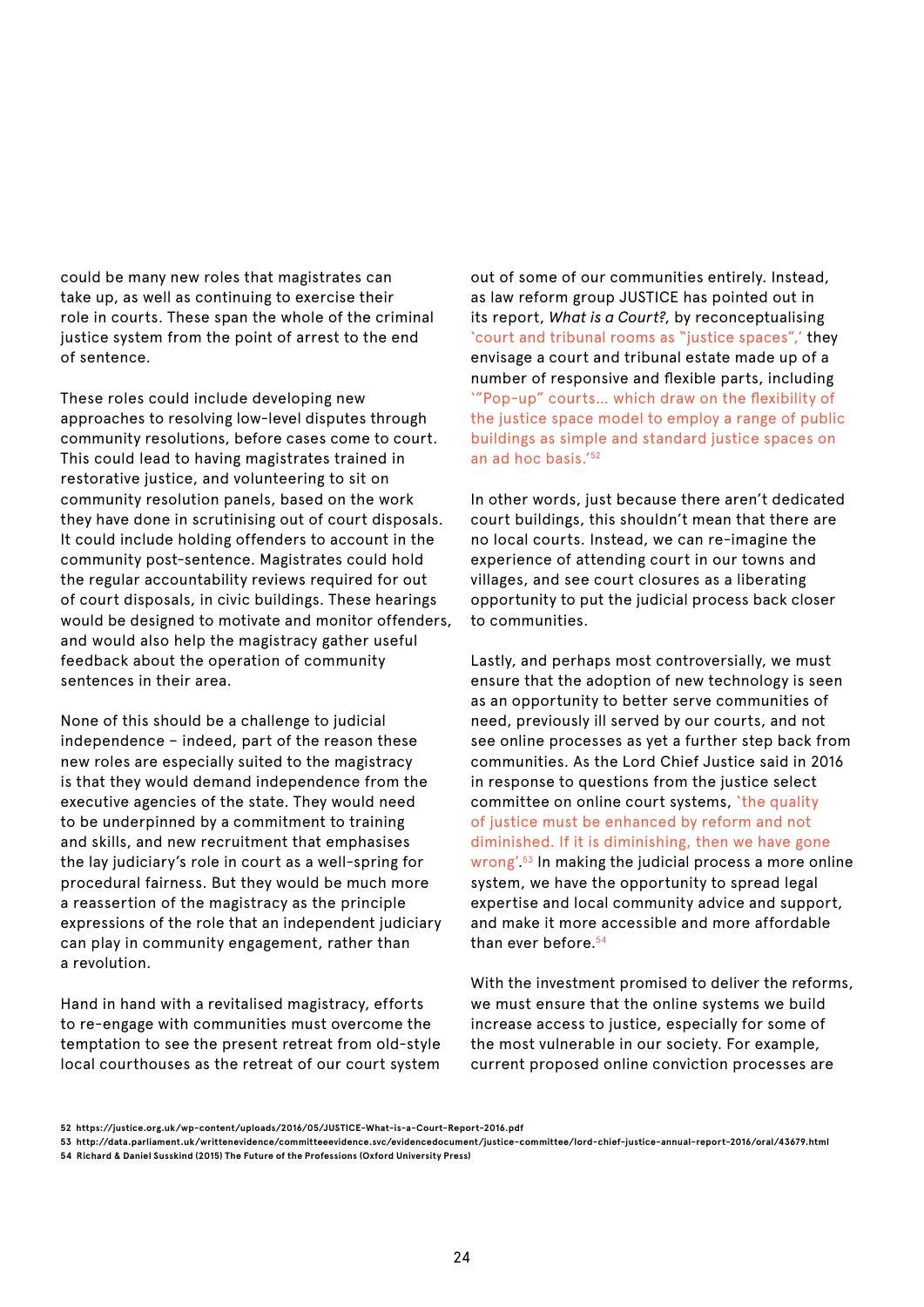likely to include a high number of defendants with vulnerabilities including mental illness, addiction, and learning difficulties.

Therefore, we should provide online advice to accompany the online resolution process, in partnership with established advice providers, which have strong local links and experience of working with vulnerable groups. In order to reduce reoffending, the provision of assisted digital support should offer referral to support services for vulnerable clients, as is already provided by those courts with liaison and diversion services and community advice and support services.

By rethinking how the court connects with communities, with a reform-minded judiciary leading the charge, we can again sow the seeds of a court system and judiciary that would be coming back into communities, its independence not just intact but enhanced, its legitimacy renewed. The realities of austerity may mean that we can't have a local court in every town, and maybe not even the magistracy as we used to know it. But that should not stop us thinking about how justice connects back up with the lives of our citizens.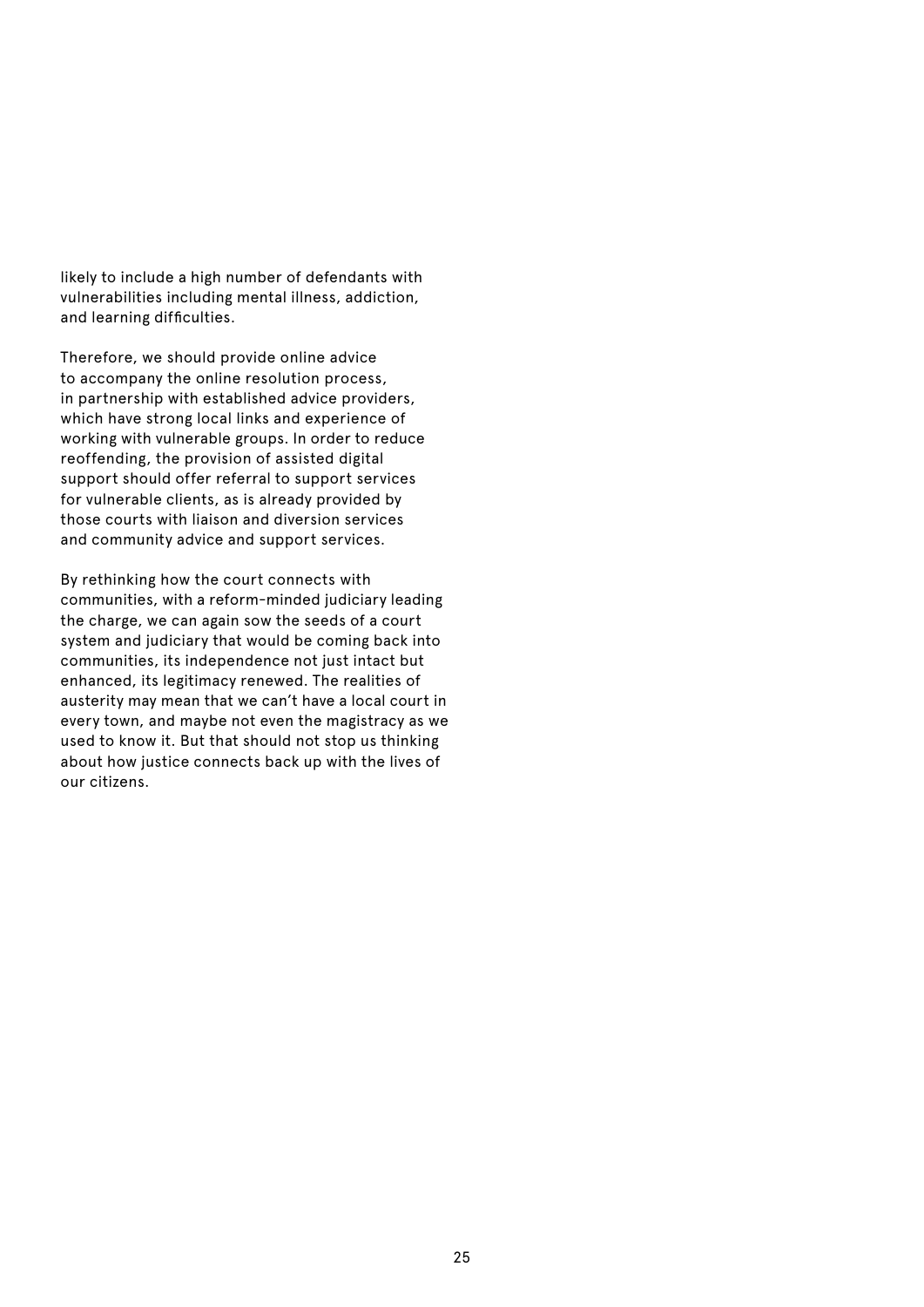# **Seeking judicial independence through greater diversity**

Penelope Gibbs and Matthew Rogers

Earlier this year, Peter Herbert, the part-time judge and chair of the Society of Black Lawyers, came before a disciplinary panel because he had allegedly suggested 'Racism is alive and well…sometimes in the judiciary', as part of his speech at a rally criticising the Election Commissioner's decision in 2015 to declare Lutfur Rahman's election as mayor of Tower Hamlets void.

In April, Herbert was formally reprimanded by the JCIO after the disciplinary panel found his comments were 'inappropriate and put the reputation of the judiciary at risk, which amounted to misconduct.<sup>'55</sup> In the same week, Herbert had sent a letter to the Lord Chief Justice, which said:

I fundamentally disagree that what I said posed any risk to the reputation of the judiciary. On the contrary your decision and that of the minister herself [the then Lord Chancellor, Liz Truss], coupled with the actions of the panel combine to leave me in no doubt this is an example of direct race discrimination and victimisation.

According to *The Guardian*, he is suing the MoJ for alleged race discrimination at an employment tribunal.<sup>56</sup>

Herbert voices the unsaid and unsayable from within the establishment and appears to be the only one doing so. Until there are more black, Asian, and minority ethnic (BAME) judges who feel able to speak out, judicial independence will have little meaning to most of society.

Our judges and magistrates do not represent the people they serve and the diversity deficit widens as you go further up the judicial ranks. The 2017 judicial diversity statistics revealed that just seven per cent of court judges and ten per cent of tribunal judges

who declared their ethnicity identified as BAME; the majority of BAME judges sit in the lower courts.<sup>57</sup> Meanwhile, only 28 per cent of all judges are female. More than half (54 per cent) of magistrates are female, whereas in both the High Court and the Court of Appeal, just one in five judges are female.

Until very recently the Court of Appeal had more judges from just nine top public (fee-paying) schools than judges who went to state schools. $58$  Among the 12 current Supreme Court justices, there is only one woman and none are from a BAME background; only two were not privately educated.

While the senior judiciary is dominated by a narrow social elite, it is unlikely to retain credibility, or to be able to reach out to diverse communities. Maybe the 'enemies of the people' accusation after the High Court's decision in *Miller*59 particularly hurt because judges do not represent the people and, to a great extent, keep themselves apart from the people.

Even magistrates, who are supposed to represent ordinary members of the community, do not. Just eleven per cent of magistrates are from BAME communities, a significantly lower proportion than in the population as a whole. In some areas there are no black or Asian magistrates at all. Magistrates tend to be old (average just under 60) and upper middle class.

If the judiciary is to reflect society to maintain its legitimacy, as the Lord Chief Justice, Lord Thomas, advocated in 2015, $60$  then change must happen sooner rather than later. The judiciary may suggest the tide is already turning given the higher numbers of female judges and those from a BAME background who are under  $40.^{61}$  Worryingly, however, 39 per cent of BAME judges intend to leave the judiciary in the next five years – none is expected to reach

**<sup>55</sup> https://s3-eu-west-2.amazonaws.com/jcio-prod-storage-1xuw6pgd2b1rf/uploads/2017/04/Recorder-Donald-Peter-Herbert-OBE-JCIO-Investigation-Statement-1317.pdf 56 https://www.theguardian.com/law/2017/apr/06/judge-peter-herbert-disciplined-jcio-speech-racism-judiciary** 

**<sup>57</sup> Op. cit., n. 6**

**<sup>58</sup> Blackwell, M.C. (2012). Old Boys' Networks, Family Connections and the English Legal Profession, [2012] Public Law, 426.**

**<sup>59</sup> Op. cit., n. 29** 

**<sup>60</sup> Op. cit. n. 50**

**<sup>61</sup> Op. cit. n. 6**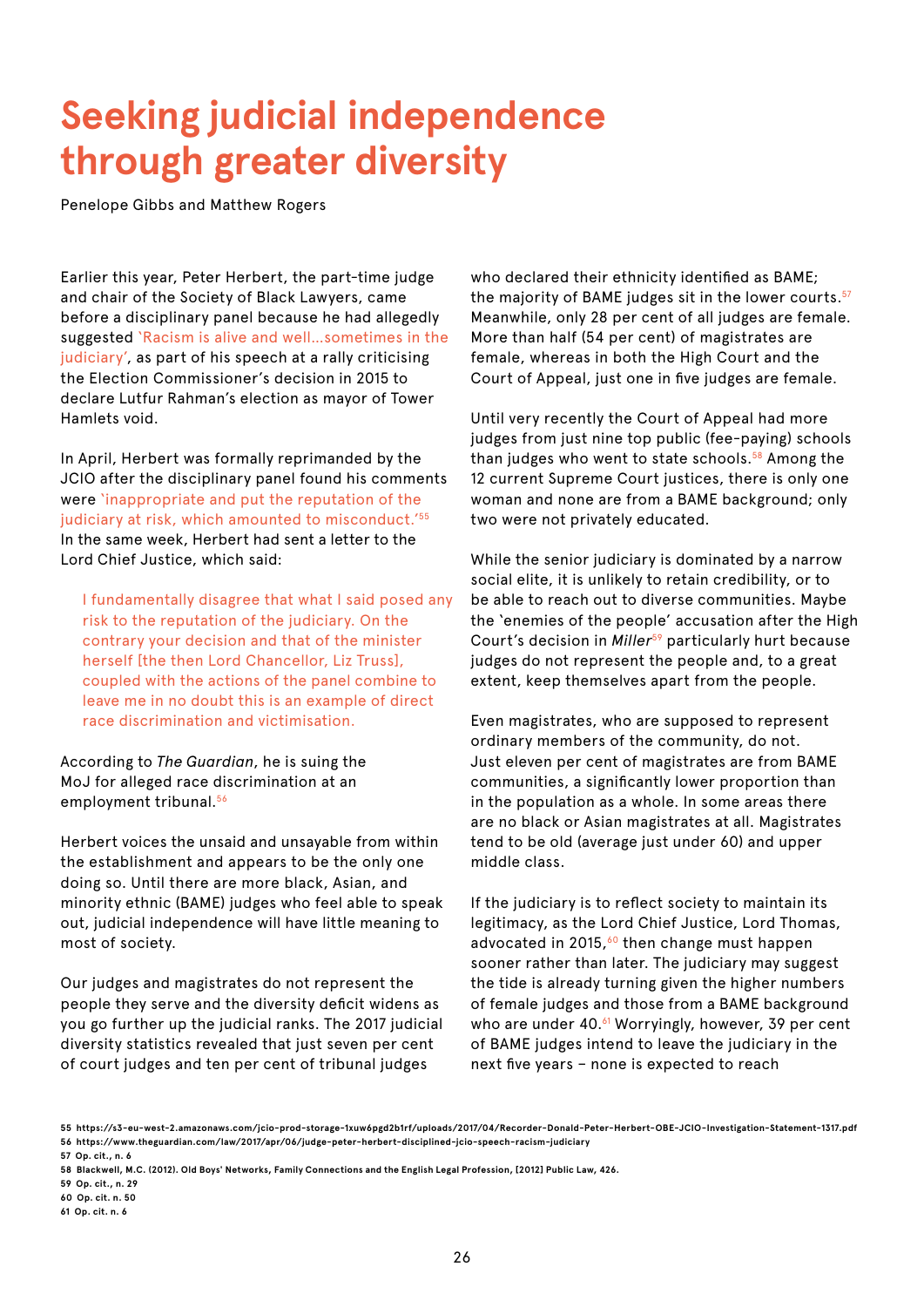retirement age in that time. $62$ 

The Judicial Appointments Commission (JAC) is also trying to break down barriers through its diversity strategy.63 The JAC continues to work with the judiciary, MoJ, and legal professional bodies through the Judicial Diversity Forum, which has established a working group to investigate the feasibility of providing pre-application judicial education for prospective candidates.

The JAC also adopts the equal merit provision (EMP), enabling it to select a candidate for the purpose of increasing judicial diversity where two or more candidates are considered to be of equal merit. In 2016-17, 12 recommendations were made using this process.<sup>64</sup>

These are all welcome developments, but as JUSTICE found in its report, increasing judicial diversity, progress has been 'too slow and interventions insufficient'.<sup>65</sup> Its main proposal was 'targets with teeth' for selection committees for every court lacking gender or ethnic diversity. The 'teeth' would be monitoring, transparency, and reporting obligations on a new Senior Selections Committee, and the current JAC, which would set targets for diversity for each level of the judiciary, reporting on its progress to a parliamentary committee.

JUSTICE said there was an 'unprecedented opportunity' ahead with the nine Supreme Court justices – all from England and Wales – set to be replaced over the next three years, resulting in further vacancies cascading down the judiciary. 'With such a high number of appointments needing to be made across the senior judiciary, there is a real chance to change the demographic composition of our judiciary rapidly. Should this opportunity not be seized there is a risk that the quality of the judiciary

#### may fall and white, male hegemony on the bench will be further entrenched.'

Can an institution so lacking in diversity maintain public trust if it continues to stand in splendid isolation from communities and from the wider criminal justice system? In a recent survey of the paid judiciary, less than half felt valued by the public (43 per cent), and half were concerned by their loss of judicial independence – this loss was felt more among the lower ranks.<sup>66</sup> Maybe if judges were truly diverse, both in their thinking and their background, they would be more confident about the public's perception of them and readier to let go of some conventional ideas of independence.

**64 https://jac.judiciary.gov.uk/equal-merit-provision** 

**<sup>62</sup> https://www.judiciary.gov.uk/wp-content/uploads/2017/02/jas-2016-england-wales-court-uk-tribunals-7-february-2017.pdf** 

**<sup>63</sup> https://jac.judiciary.gov.uk/diversity-strategy** 

**<sup>65</sup> https://2bquk8cdew6192tsu41lay8t-wpengine.netdna-ssl.com/wp-content/uploads/2017/04/JUSTICE-Increasing-judicial-diversity-report-2017-web.pdf 66 Op. cit. n. 62**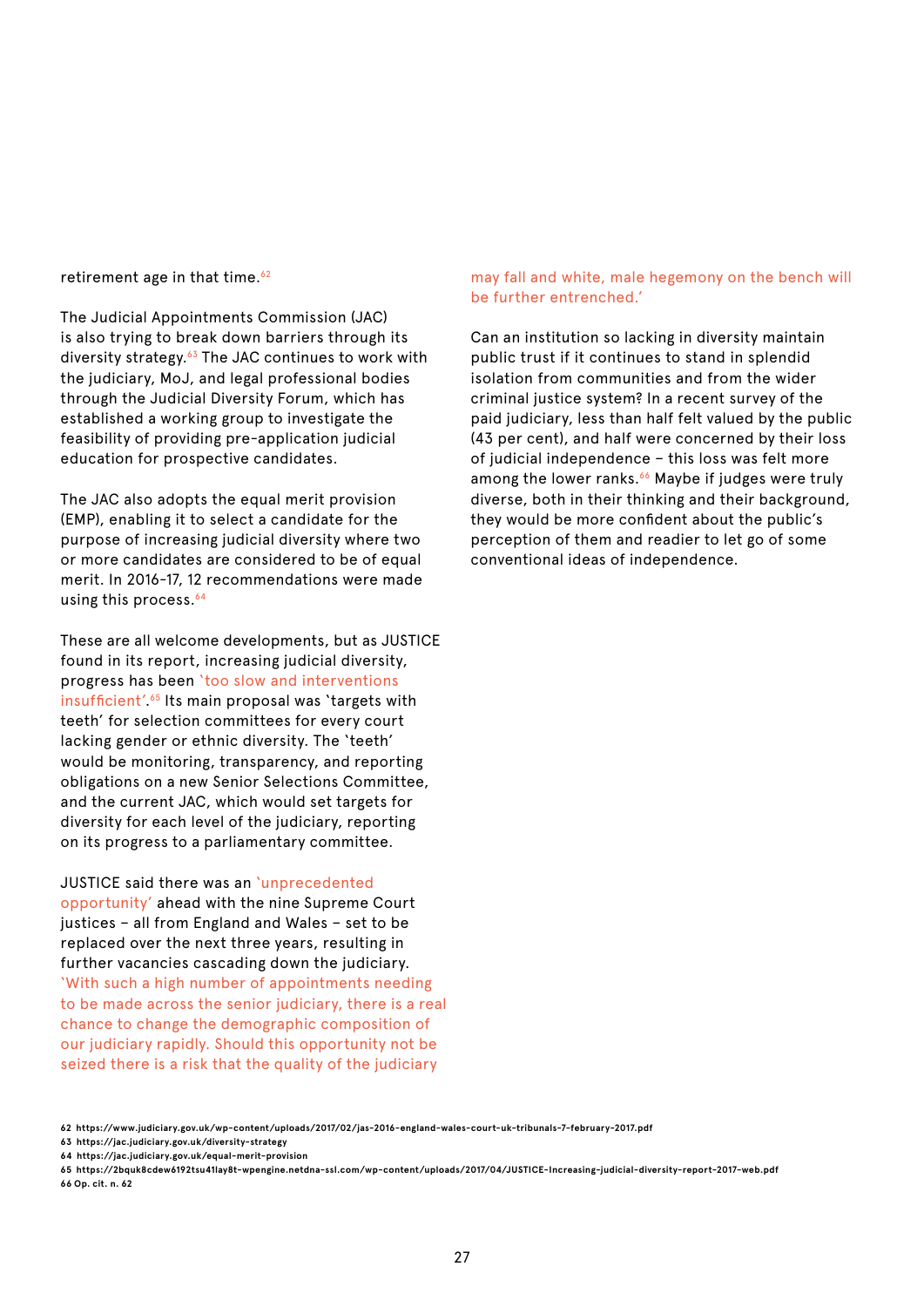# **Judges with budgets: the problem-solving court**

Blair Gibbs

The recent High Court ruling in *Miller<sup>67</sup>*, supported by the Supreme Court<sup>68</sup>, is a prominent reminder of the judiciary's independence. Far below the exalted heights of the senior judiciary, hundreds of ordinary criminal courts process cases every day that rely on the same independence of mind exhibited by magistrates, district judges, and recorders. But what if this independence of mind is not enough to make a court effective? What is the value of independent judges if they operate in a system that makes them increasingly dependent on the decisions of others?

A fair criminal justice system needs independent judges to command public confidence but it also needs the sentences passed by those judges to be effective, and too often they are not, because services designed to tackle reoffending are beyond the reach of the court. One innovation – the problem-solving court – provides a solution.

If independence in this context means autonomy, but also implies authority, and with it capability, then traditional judicial actors in English and Welsh criminal courts lack the ability to be truly independent for a number of reasons. Judges now rely less on their individual expertise because sentencing guidelines have ossified into strict rules – limiting their discretion in the name of 'consistency'.

Judges are largely ignorant of the impact of their decisions, as they receive no systematic feedback on sentencing outcomes (even though most professions would value this), making them overly reliant on anecdote, and the unimaginative advice of overstretched probation officers. And judges have become increasingly subject to the financial decisions of others, either within the bureaucracy of the courts system that manages them, or the ecosystem of the wider justice sector and the probation, health, and drug treatment agencies meant to service the court.

Courts today have very poor visibility on the services available in their area, and have little or no feedback on the effectiveness of drug or mental health provision, or even whether the defendant has accessed any of these services before. This lack of oversight, and, ultimately, of ownership of the sentences passed in court, is a serious limitation on developing judicial professionalism, and a key argument for the problem-solving approach.

This situation is partly the result of conservative judicial attitudes, resisting innovations like problemsolving justice or data analytics that would improve judges' decision-making and reveal their biases, and partly it is the centralised system they have come to operate within, which does not exist to liberate or empower the judge - quite the opposite. And many of the constraints that exist on judges today are a product of a centralising trend in the last fifty years that has taken place without much public debate.

For many centuries, judges in England and Wales enjoyed a special status – our constitutional history meant they were fireproofed from political interference and their local roots gave the judiciary a local connection and the financial autonomy to operate their courts and to pass sentences. But as assizes were abolished and the courts were regularised in the mid-twentieth century, the funding and control by the central state increased, local judicial management was eroded, sentencing policy was nationalised, and financial dependence on government grew.

In other sectors, including health, education and, to some degree, policing this political trend did serve to raise standards and improve consistency, but at the cost of eroding local links and stifling innovation, and the same is true in the courts. Today, the post-war tide of treasury-driven public service reform has

**67 Op. cit., n. 29 68 https://www.supremecourt.uk/cases/docs/uksc-2016-0196-judgment.pdf**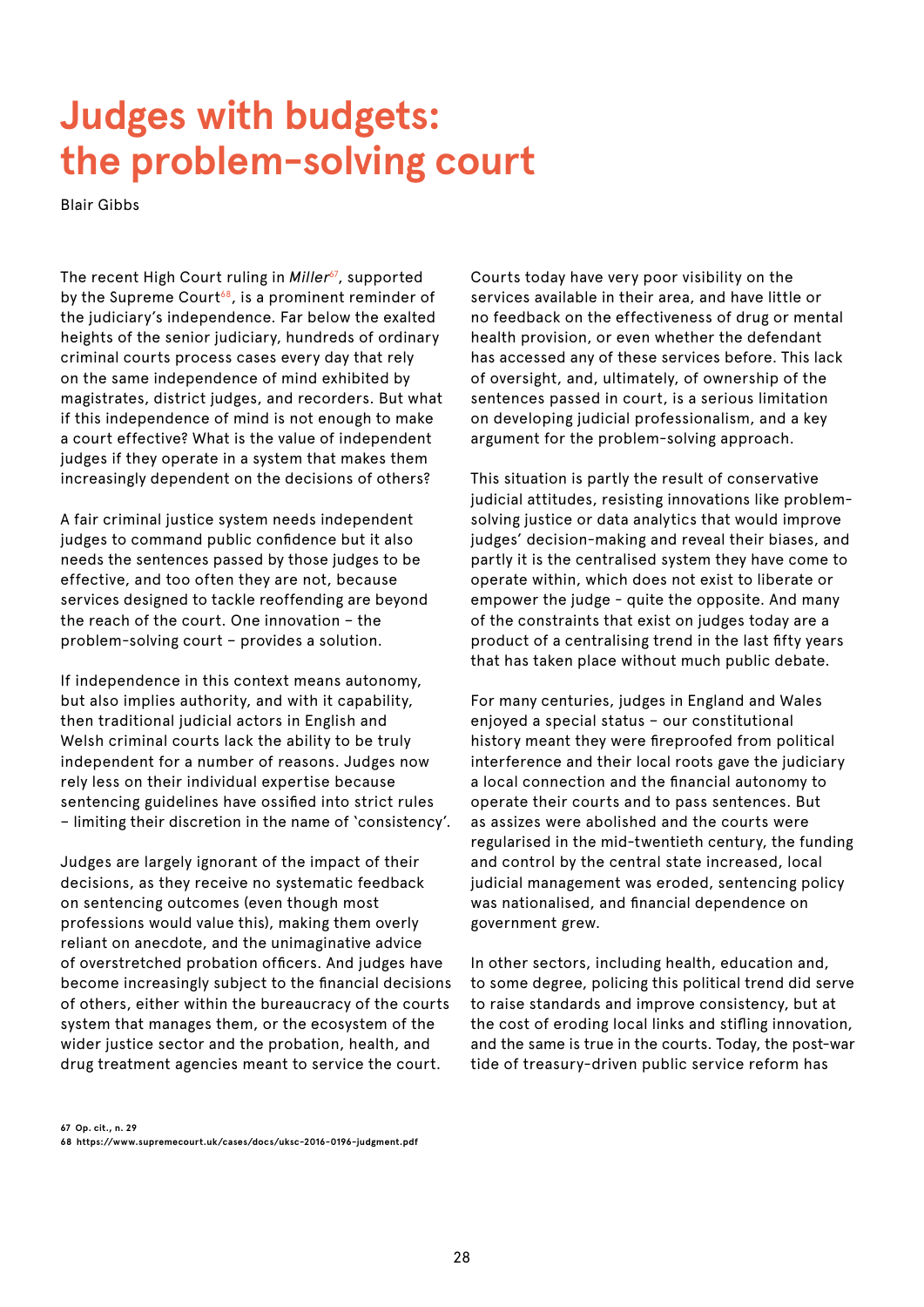just about reached the courts, and it is bringing much needed investment in new infrastructure and technology. But it has not yet unlocked innovation in how the criminal courts are run.

Whereas the family courts have adjusted to public demands for more transparency and a new emphasis on cutting delays in the interests of the child, there has been no similar revolution in the criminal courts, and no sign that one is imminent. And unlike in policing, major investment and modernisation in our criminal courts is happening without a debate about accountability, or the right role for government in the funding and management of the system.

#### **Localism and the problem-solving court**

In the face of this centralising trend that has eroded true judicial independence, stands the localism of problem-solving courts that take power and authority away from administrators of a system and return it to the judge in court. The long-standing appeal of the problem-solving court is that it puts the judge in the driving seat and US judges like Victoria Pratt in Newark, or Alex Calabrese in Brooklyn, are independent in a whole different way as a result.

The Centre for Justice Innovation has documented the strong evidence that exists for problem-solving courts<sup>69</sup>, and they are now an established model in many common law jurisdictions for a minority of criminal cases. Some types of court are more effective than others, but where it exists, the problem-solving model reduces reoffending and has been embraced by the judiciary. The pioneers of this judicial revolution in America have made their courts – institutions like Red Hook in New York – agents of social reform that actively contribute to public safety and community cohesion.

Regrettably, none of these features exist in England and Wales. Our evidence from pilots here is poor because we have trialled them inadequately and in too few places; the evaluation of the flagship pilot in North Liverpool was flawed<sup>70</sup>, so scepticism abounds in Whitehall. This also explains why pilots that were popular locally never sustained themselves because central government funding evaporated when ministerial interest waned.

More fundamentally, many judges have a cultural aversion to the philosophy that a court should take a proactive role beyond the adjudication of guilt, or that a judge should be involved in seeking to tackle offending behaviour by supervising and supporting offenders to change. In England especially, but also elsewhere, there remains much resistance to what some judges have dubbed the 'social worker' role, even in the face of the high reoffending rates that persist from traditional sentencing approaches.

It was only the renewed political interest in problemsolving courts of the former Lord Chancellor and justice secretary, Michael Gove, beginning in 2015, which led civil servants to revisit the operating principles of this type of criminal court, the special function it performs, and the role of the judge within it. In considering how such a court could be made to work, the implications go to a wider debate about the judicial role itself and whether, to be truly independent, never mind effective, judges should be empowered to become budget holders.

#### **The problem with problem-solving courts**

Problem-solving courts need access to a range of services to support offenders, most of whom have multiple complex needs that previous court-ordered disposals have not addressed. In England, however,

**<sup>69</sup> http://justiceinnovation.org/wp-content/uploads/2016/08/Problem-solving-courts-An-evidence-review.pdf** 

**<sup>70</sup> https://www.gov.uk/government/uploads/system/uploads/attachment\_data/file/217393/liverpool-community-centre.pdf**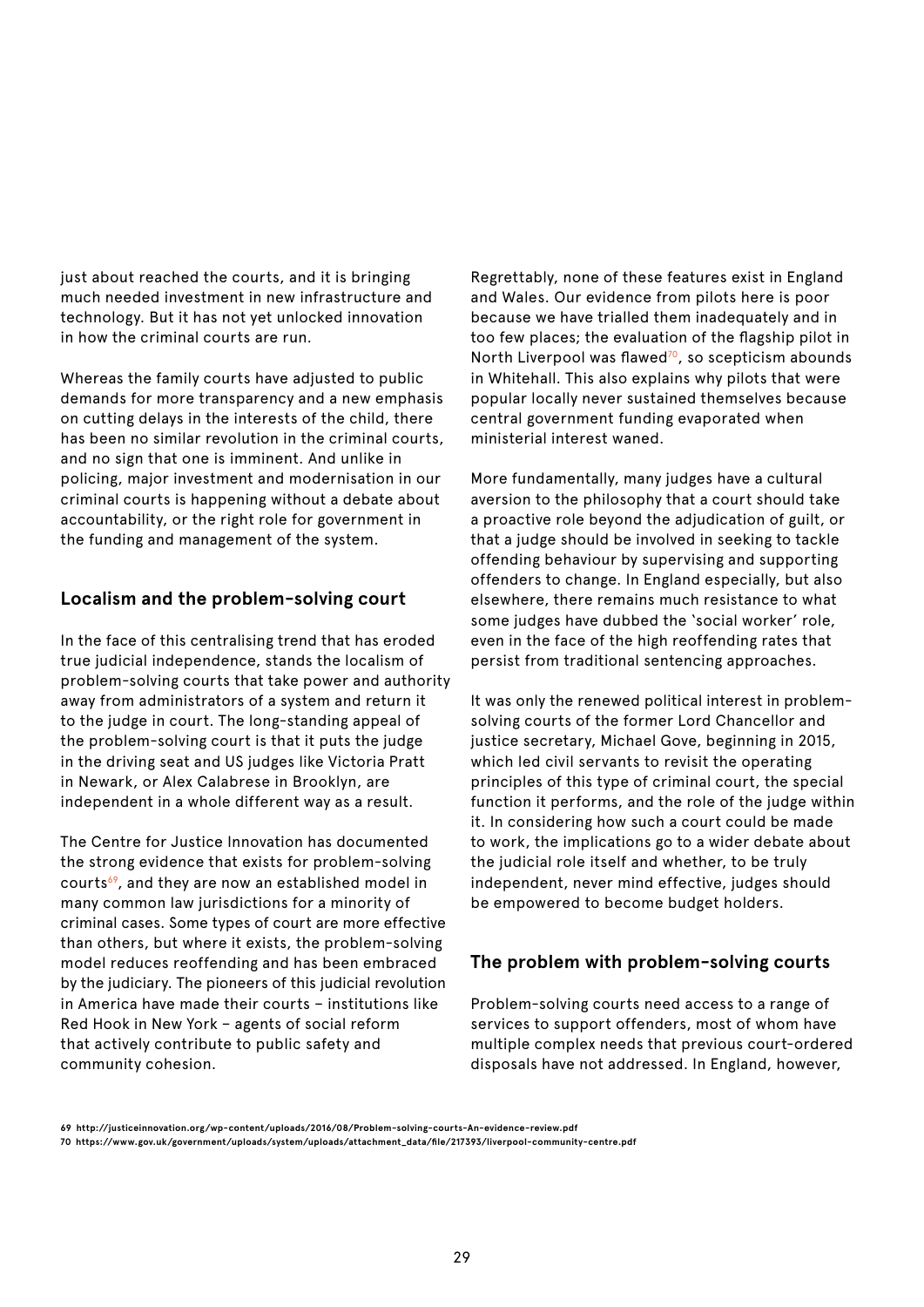almost all of these services sit outside of the court and are now funded and commissioned by other central agencies, many with a limited local footprint. Giving these new courts leverage over these services either needs local political leadership from police and crime commissioners to form a coalition of willing sponsors – still an approach that many could and should pursue – or some means of giving the court that role itself.

The obvious risk with new pilots was that they would start out being dependent on many pre-existing contracts that other agencies would have no incentive to adjust to, so as to accommodate the small cohort going through one court. Then the pilot would either win special treatment because it was quickly favoured by local bureaucrats; or it tried to deliver problemsolving within the current arrangements, which were already patchy and inadequate. Therefore, it was critical that new court pilots found a way to plug into local providers, including statutory NHS services, and be given ownership over treatment referrals as part of sentence progression, with clear reports on activity delivered and outcomes achieved. Some degree of financial control for the court would be the clearest way to do that.

#### **The court as a commissioner**

The concept is simple: make the judge the budgetholder and, by implication, the court would become the commissioner. Offenders opting into the problem-solving court would constitute a small cohort whose criminogenic and healthcare needs would be met by the services that the court paid for.

Each pilot court would control a bespoke budget for such cases, and would be free to arrange services that matched their caseload. The judge would have

a lever to get services that the court's clients needed as determined by probation, but potentially in future by the court itself if they assumed the pre-sentence report role. The court could then hold not just the offender responsible for attending, but the service providers accountable for their delivery.

The working group established in 2016 by the Lord Chancellor and Lord Chief Justice briefly explored this idea.<sup>71</sup> However, some members objected to judges becoming commissioners of services. The view was that giving judges a budget would take them beyond their role as impartial adjudicators, and would muddy the distinction between independent judge and service provider. However, the discussion arose from a consensus that problem-solving courts are totally reliant on the soft power of the judge to corral other agencies to provide their services to the court. Would this be enough?

In other jurisdictions like Canada, this arrangement is formalised, or made possible pragmatically by having other agency staff seconded to work at the court and therefore under the influence of the judge that they work alongside, even if they are not formally accountable to them. But that fundamental dependency in our criminal court model has never been addressed here.

So the previous pilots were left to rely on charismatic leadership. This can achieve a great deal, and under Judge Baker in St Albans Crown Court, and Judge Fletcher at the original North Liverpool Community Justice Centre, there was this judicial leadership to steer the project and get other agencies to play ball. Where those agencies were not based in the court building – a huge advantage for North Liverpool – they were often within the judge's purview, and felt obligated to provide services to the court's clients, as requested.

**71 https://www.gov.uk/government/uploads/system/uploads/attachment\_data/file/499465/tor-problem-solving-courts.pdf**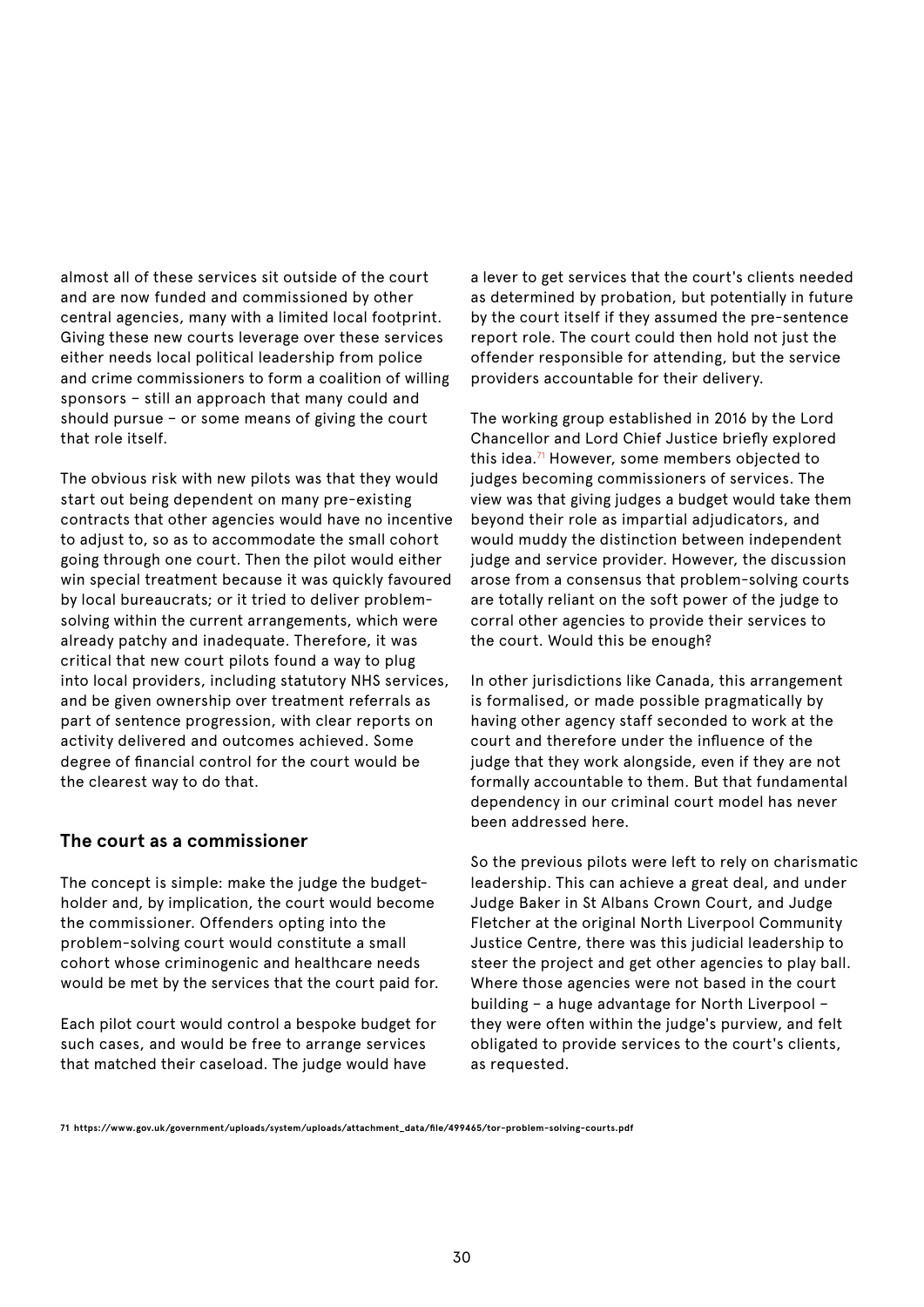The working group accepted that establishing new problem-solving pilot courts would either need the same serendipitous arrangement of co-located agencies working out of one building (enhancing judicial influence and team spirit) under the leadership of a single, charismatic judge (setting direction and brokering deals), or some other mechanism for binding services into the court so that referrals were predictable and on tap, making treatment and diversion a meaningful part of a sentencing order.

Full co-location in the former scenario was problematic as many courts were closing, and a smaller estate would struggle to accommodate a dedicated pilot court alongside housing a range of other ancillary agencies in the same building. The second approach looked more feasible, but it needed a willingness to trial an innovation like judge-owned budgets. If that reform is ever implemented by the current government, this conundrum needs addressing. Without new budgetary levers, judges in the pilot areas could be left with some of the powers to do problem-solving well, but not all of them.

More flexible sentencing powers but the same poor options around treatment could see offenders sentenced by a problem-solving court avoiding a prison sanction, and still not getting the support to address their offending. This scenario would undermine public confidence in the experiment – something which is necessary if problem-solving justice is ever to take hold in England and Wales as it has in America.

#### **Conclusion**

Giving selected judges of these problem-solving courts their own budgets would be a way of properly piloting its potential, and it would also be a move against the centralism of courts that has held sway for too long. Rather than being an independent, but largely passive adjudicator, these courts would be built upon active, authoritative judges who are engaged with the lives of the defendants before them.

Such courts cannot function without independent judicial leadership but neither can they be fully effective in a state as centralised as ours, unless these judges are set free from the constraints of ordinary court administration and given some control of the money. This proposal was a step too far even for those who could adjust to the radical idea that courts should try and fix problems, not just pass verdicts.

Wider judicial scepticism still needs to be overcome, but if the government wants to tackle reoffending and take forward problem-solving justice in England and Wales, the problem of judicial dependence on monolithic public services needs solving.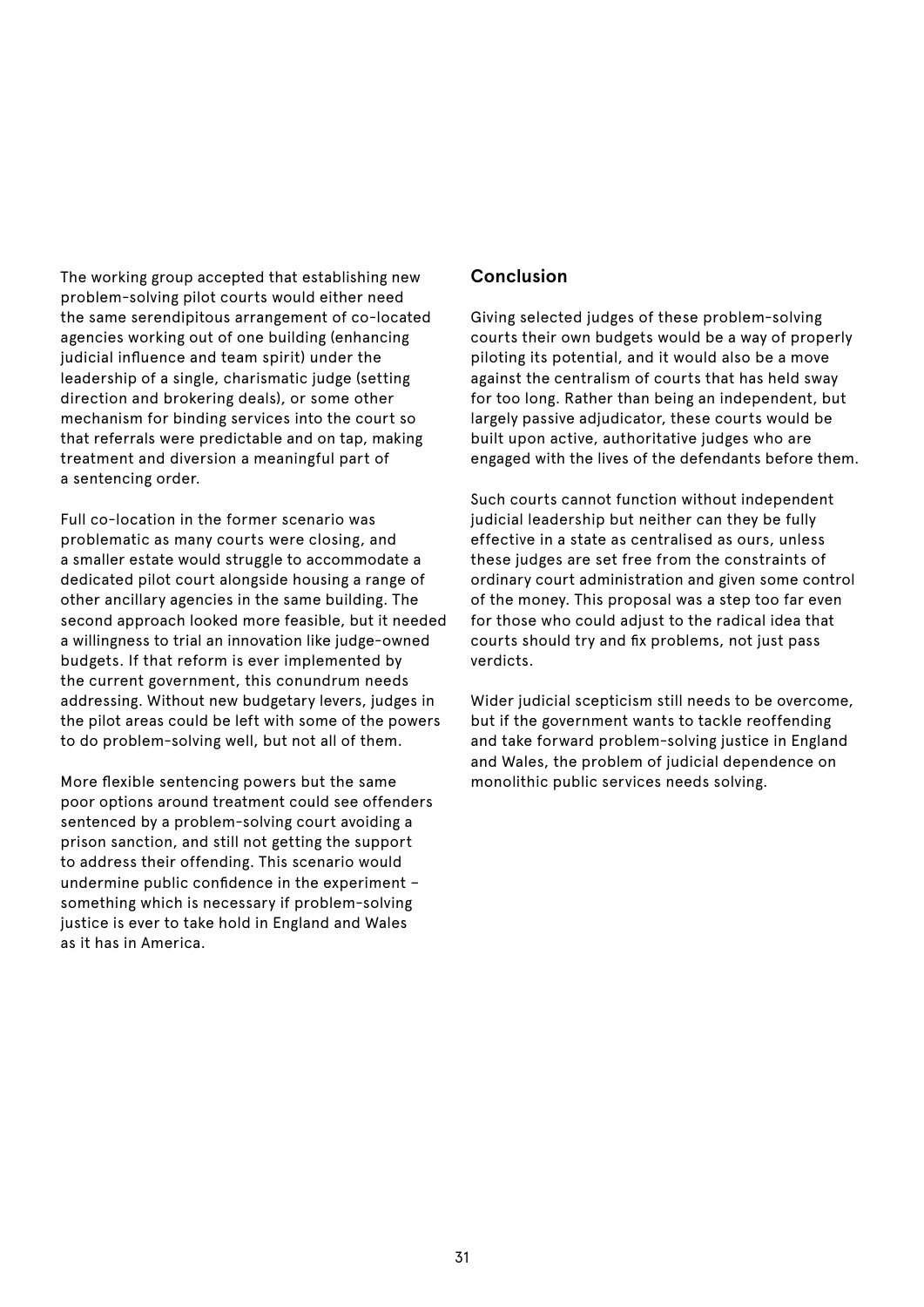# **Conclusion and recommendations**

Penelope Gibbs

The interpretation and disciplining of judicial independence are creating the following problems within the judiciary and magistracy and in the outside world:

- Judges and magistrates are now less involved with criminal justice practitioners and agencies than ever before, banned from sitting on or even observing these committees for fear they may be accused of bias in the courtroom.
- Despite a crying need for the judiciary to communicate to the public about their role, most judges are stopped, either actually or culturally, from speaking out. This fuels media and public distrust of the criminal justice system.
- The judiciary disciplinary system is nontransparent and punitive. This exercises a chilling effect on judicial activity and activism.
- There appear to be double standards operating as to what paid judges and magistrates can do, with the latter more strictly policed, despite their greater confidence in dealing with the outside world.
- A lack of diversity in the judiciary is contributing to judges in lower courts and magistrates feeling a loss of judicial independence.
- This invisible straightjacket of rules appear to be contributing to very low morale amongst the paid judiciary and the magistracy.

These are big problems that need big solutions, not simply an exhortation to the Lord Chancellor to defend the independence of the judiciary. The senior judiciary needs to open up a conversation

both within and outside the judiciary to ask whether the price they (and society) are paying for the current interpretation of judicial independence is too high. We all need to discuss what judicial independence means, what the real threats to it are, and whether the current regime is based on an overly cautious risk model.

We need to look around and abroad to see how other jurisdictions that treasure judicial independence manage to interpret it much more freely. In the US, problem-solving court judges chair regular meetings with practitioners in which they discuss in detail the progress of each person going through the court programme. American judges sit on the boards of not-for-profit organisations, which provide services to those serving sentences. Does this do more harm than good or vice versa?

In Romania, judges see it as part of their role to engage with the public; Judge Cristi Danilet has two Facebook profiles and many thousands of followers.72 He posts updates on court proceedings and takes part in television interviews. Most English and Welsh judges would hate the exposure, but such promotion enhances public confidence in the Romanian judiciary.

Public trust in the England and Wales judiciary is still very high but, if the parameters of judicial independence do not move with the times, this may change. I would suggest the judiciary embarks on an open policy-making project to tackle the aforementioned problems, which would involve:

1. Asking open-ended questions about what judicial independence is and what it should be; i.e. in opening up the judiciary, what risks are worth taking and which are not?

**71 http://www.transformjustice.org.uk/how-open-can-a-judge-be-meet-judge-cristi-danilet-of-romania 72**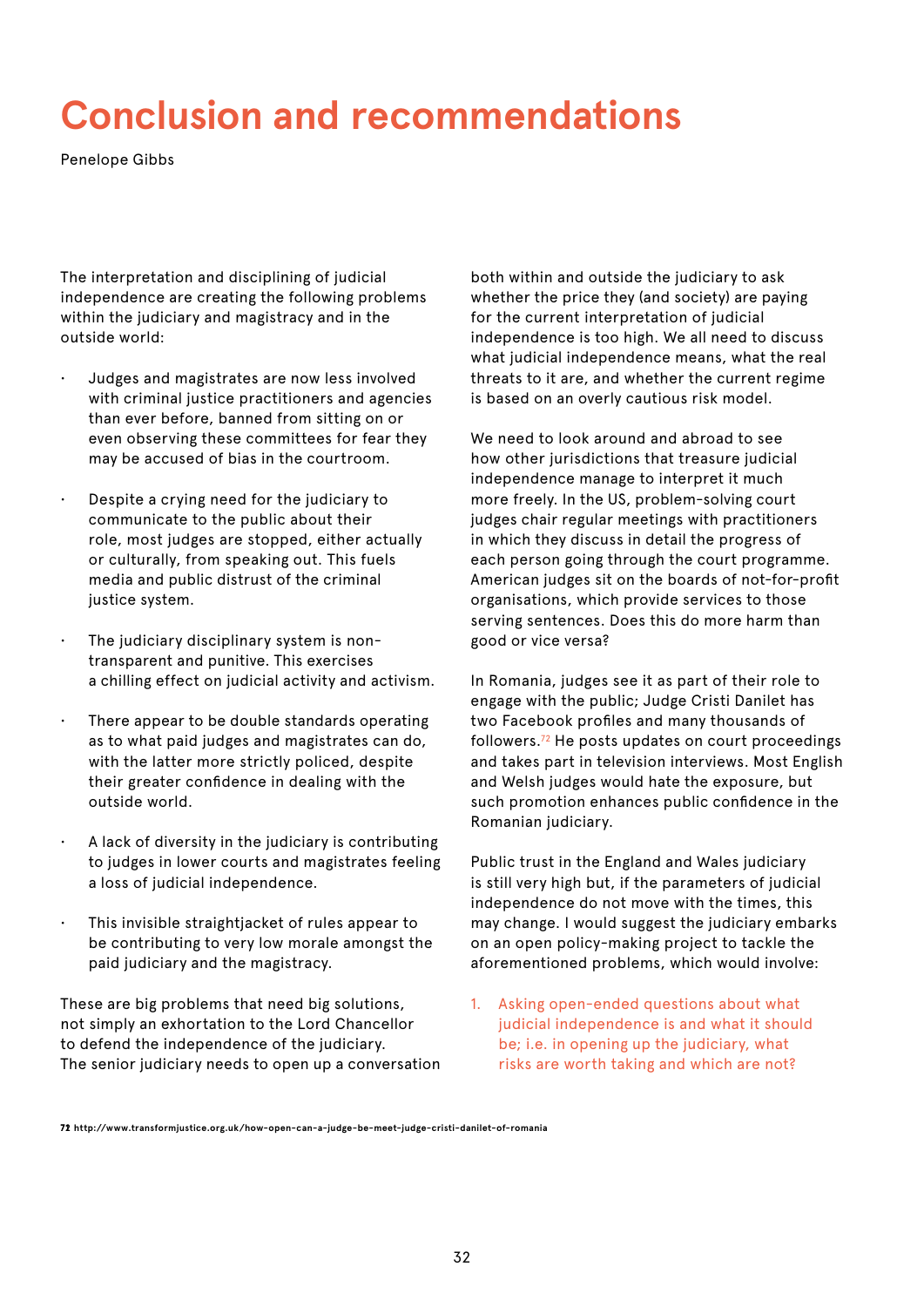- 2. Engagement with citizens, practitioners, court users, journalists, academics, and criminal justice agencies through workshops, surveys, and open invitation meetings in local areas;
- 3. Engagement with judges at all levels, including retired judges;
- 4. Active promotion of the project in social and mainstream media;
- 5. A draft policy paper published for public consultation.

It is important that the executive and Parliament should have no final say in the policies the judiciary decides to implement, but it would be worth obtaining their views along the way. Through conducting the judicial independence project in an open, inclusive way, the judiciary will escape from groupthink and be able to consider contrasting views before formulating new policy. They may benefit from fresh ideas and gain the confidence to take risks to the benefit of society as a whole.

Equally, this collection represents just some views on a multi faceted subject. It is meant to open not close the debate. If you would like to contribute please tweet using #judicialindependence or contribute a blog for Transform Justice to publish - anonymous or authored.